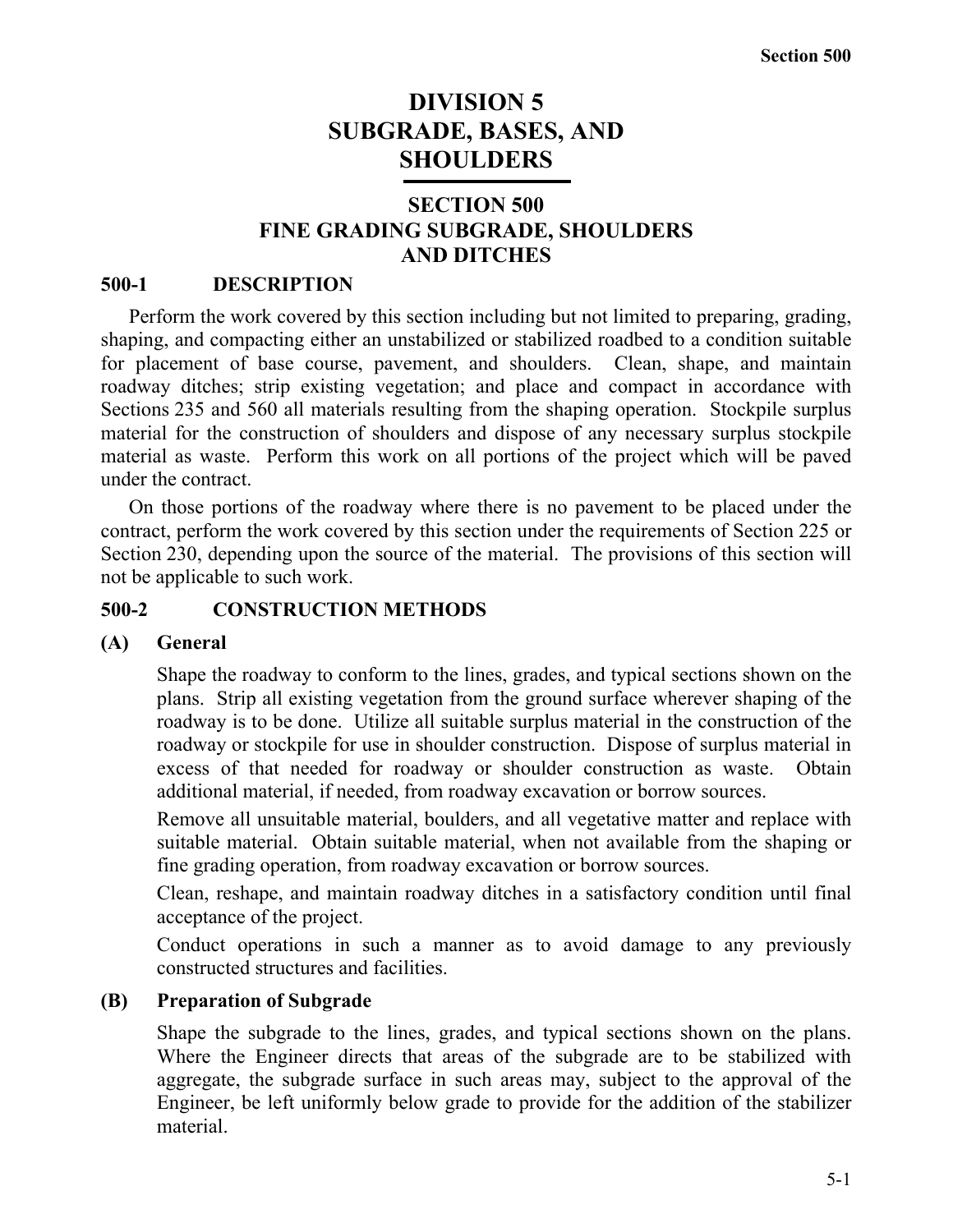Store or stockpile material excavated in preparing the subgrade in such a manner as to not interfere with proper drainage or any subsequent operations of stabilization, placing base, or placing pavement.

## **(C) Compaction of Subgrade**

Compact all material to a depth of 8" below the finished surface of the subgrade to a density equal to at least 100% of that obtained by compacting a sample of the material in accordance with AASHTO T99 as modified by the Department. Copies of these modified testing procedures are available upon request from the Materials and Tests Unit.

Compact the subgrade at a moisture content which is approximately that required to produce the maximum density indicated by the above test method. Dry or add moisture to the subgrade when required to provide a uniformly compacted and acceptable subgrade.

Where the subgrade is to be stabilized with lime, aggregate, or cement, the above density requirements will not apply prior to the incorporation of the stabilizing material, however, perform compaction in accordance with the requirements of Article 501-10, 510-3, or 542-9, as appropriate.

## **500-3 TOLERANCES**

A tolerance of plus or minus 1/2" from the established grade will be permitted after the subgrade has been graded to a uniform surface.

Perform the grading operation such that the maximum difference between the established grade and the graded subgrade within any 100-foot section is 1/2".

## **500-4 PROTECTION OF SUBGRADE**

Provide and maintain ditches and drains as may be necessary to satisfactory drain the subgrade. Where previously approved subgrade is damaged by natural causes, by hauling equipment, or by other traffic, restore the subgrade to the required lines, grades, and typical sections and to the required density at no additional cost to the Department.

## **500-5 Measurement and Payment**

*Fine Grading* will be paid for at the contract lump sum price. Such lump sum price will be full payment for all material excavated to a depth of 0.4 foot below the existing graded surface.

Any material which has been excavated from the subgrade at the depth greater than 0.4 foot below the existing graded surface will be considered unclassified excavation and will be paid for as provided in Article 225-8.

As an exception to the above, on those areas in which the Contractor is responsible for constructing the embankment on which the subgrade is located, no payment will be made for that excavation that may be necessary to bring the grade to the established subgrade elevation and typical section. Incorporate such surplus material into the project at no additional cost to the Department.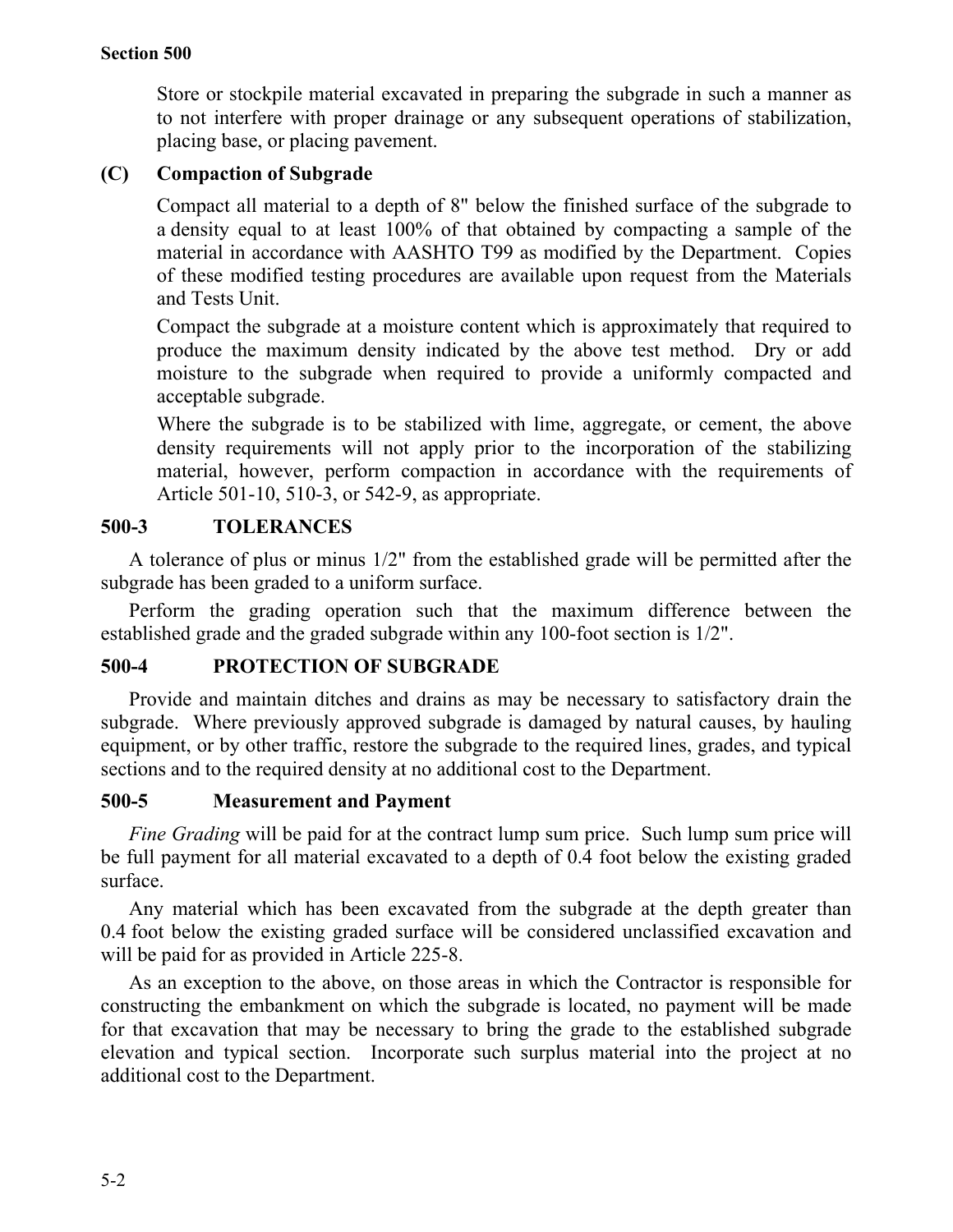When sufficient material is not available from the fine grading operation to complete the work of fine grading, additional material will be paid for as provided in Article 225-8 for Unclassified Excavation or in Article 230-6 for Borrow Excavation, depending on the source of material.

Surplus material stockpiled for shoulder construction and incorporated into the work will be paid for as provided in Article 560-5 for Shoulder Borrow. No payment will be made for the removal and disposal of any surplus material remaining in the stockpile after the shoulders have been completed.

Payment will be made under:

## **Pay Item Pay Unit**

Fine Grading Lump Sum

**SECTION 501 LIME-TREATED SOIL**

## **501-1 DESCRIPTION**

Perform the work covered by this section including but not limited to treating the subgrade, embankment, natural ground, or existing pavement structure by adding water and lime in the form specified herein, mixing, shaping, compacting, and finishing the mixture to the required density. Prepare the soil layer to be stabilized; haul, proportion, spread, and mix the materials within the depth range as shown on plans; manipulate, compact, and finish the lime treated soil; correct, repair, and maintain the lime treated soil; and apply a sand seal in accordance with the requirements of Article 501-3. Construct the work in conformity with the typical sections, lines, and grades shown on the plan, and in accordance with these Specifications.

## **501-2 MATERIALS**

| Refer to Division 10 |                |
|----------------------|----------------|
| <b>Item</b>          | <b>Section</b> |
| Lime                 | 1052-3         |
| Water                | 1024-4         |

Use soil material which consists of material upon which the pavement is to be placed, existing material upon which the embankment is to be placed, approved borrow material, or a combination of these materials proportioned as directed. Remove all vegetation, roots, or other objectionable matter from the soil, as well as all aggregate or stone larger than 2" for the full depth to be treated.

## **501-3 LIMITATIONS**

Do not perform lime stabilization when the air temperature is below 45°F or in the period from November 1 to March 15 except by written permission. Do not mix the lime with frozen soils or when the soils contain frost. Apply lime to such areas as can be initially mixed and sealed during the day of application. Do not apply lime when wind conditions,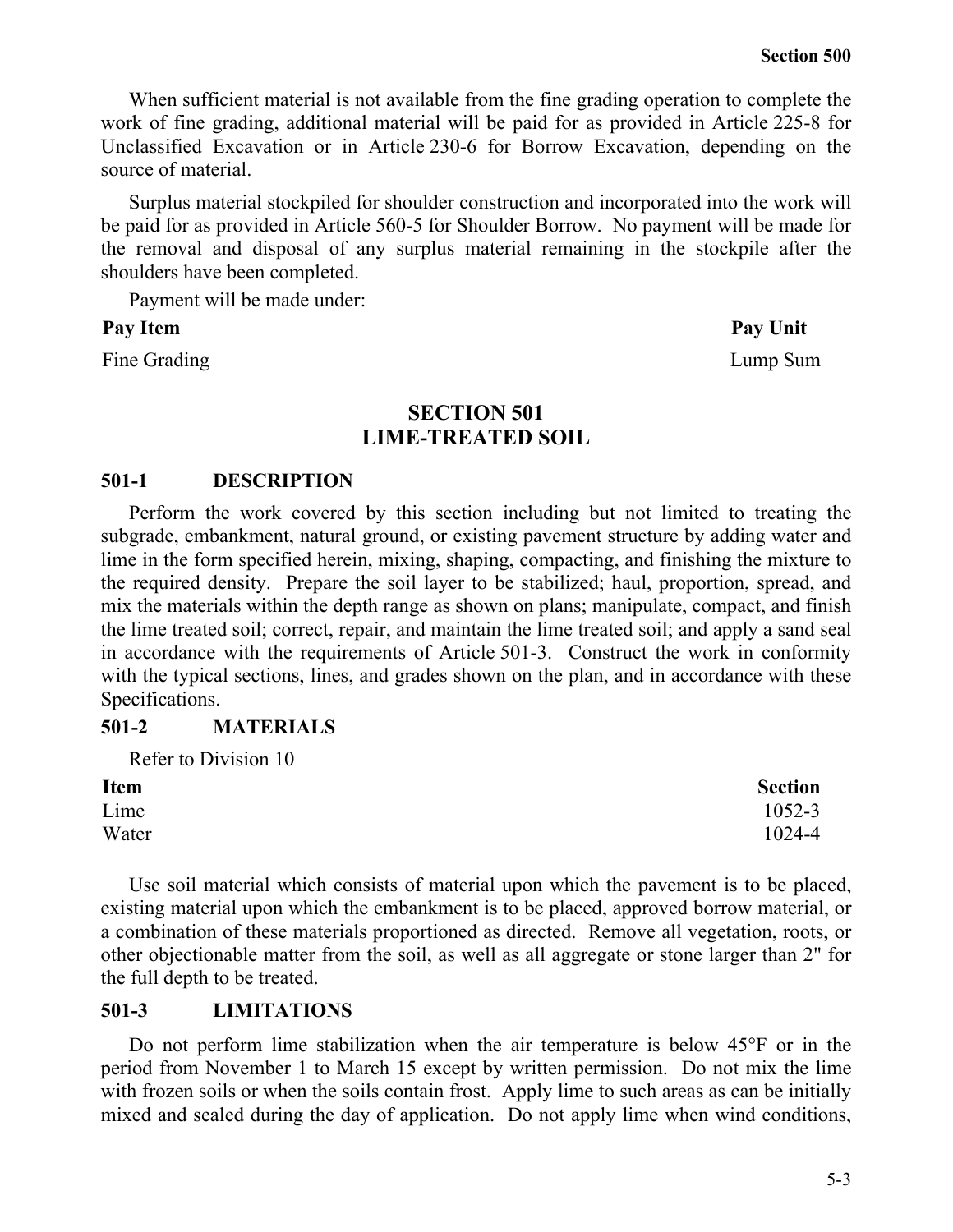are such that blowing lime becomes hazardous to traffic, workers, or adjacent property owners, or when excessive loss of lime may occur.

Do not construct lime-treated soil that will not be covered with a layer of pavement or base by December 1 of that same calendar year. The Engineer may suspend the lime stabilization operations in writing when he determines that the Contractor will not cover the completed stabilization by December 1 as specified above. Failure of the Contractor to cover the lime treated soil as required above will result in the Engineer notifying the Contractor in writing to cover the lime treated soil with a sand seal. Apply the sand seal in accordance with the requirements of Section 660 except that Articles 660-3, 660-11, and 660-12 will not apply. Perform this work at no cost to the Department. In the event the Contractor fails to apply the sand seal within 72 hours after receipt of such notice, the Engineer may proceed to have such work performed by other forces and equipment. The cost of such work performed by other forces will be deducted from monies due or to become due to the Contractor. The application of the sand seal by the Contractor or other forces will in no way relieve the Contractor of the responsibility to maintain or repair the damaged stabilization, no matter what the cause of damage, at no cost to the Department.

# **501-4 EQUIPMENT**

# **(A) General**

Use any combination of machines and equipment to produce the required results that meet the approval of the Engineer. Correct any leakage of fluids and/or materials promptly or the Engineer may order such equipment removed and replaced with satisfactory equipment. Comply with Article 107-22 with respect to operation of equipment and prevent damage to the base while applying water, curing seal and blotting sand.

## **(B) Lime Spreaders**

Spread lime at the required rate by methods and equipment, which have been approved.

# **(C) Water Distribution Equipment**

Add water to the soil with a pressure distributor or other suitable equipment capable of uniformly distributing the required amount.

## **(D) Mixers**

Perform mixing with a self-propelled rotary mixer, except that disc harrows, motor graders, and other equipment may be used only to supplement the mixing done by the rotary mixer.

Use mixing equipment capable of mixing to a compacted depth of at least 10".

# **(E) Compaction Equipment**

Use compaction equipment that is self-propelled. Perform finish rolling with a pneumatic tired roller, or as permitted, a smooth, steel-wheel roller, or a combination of both types.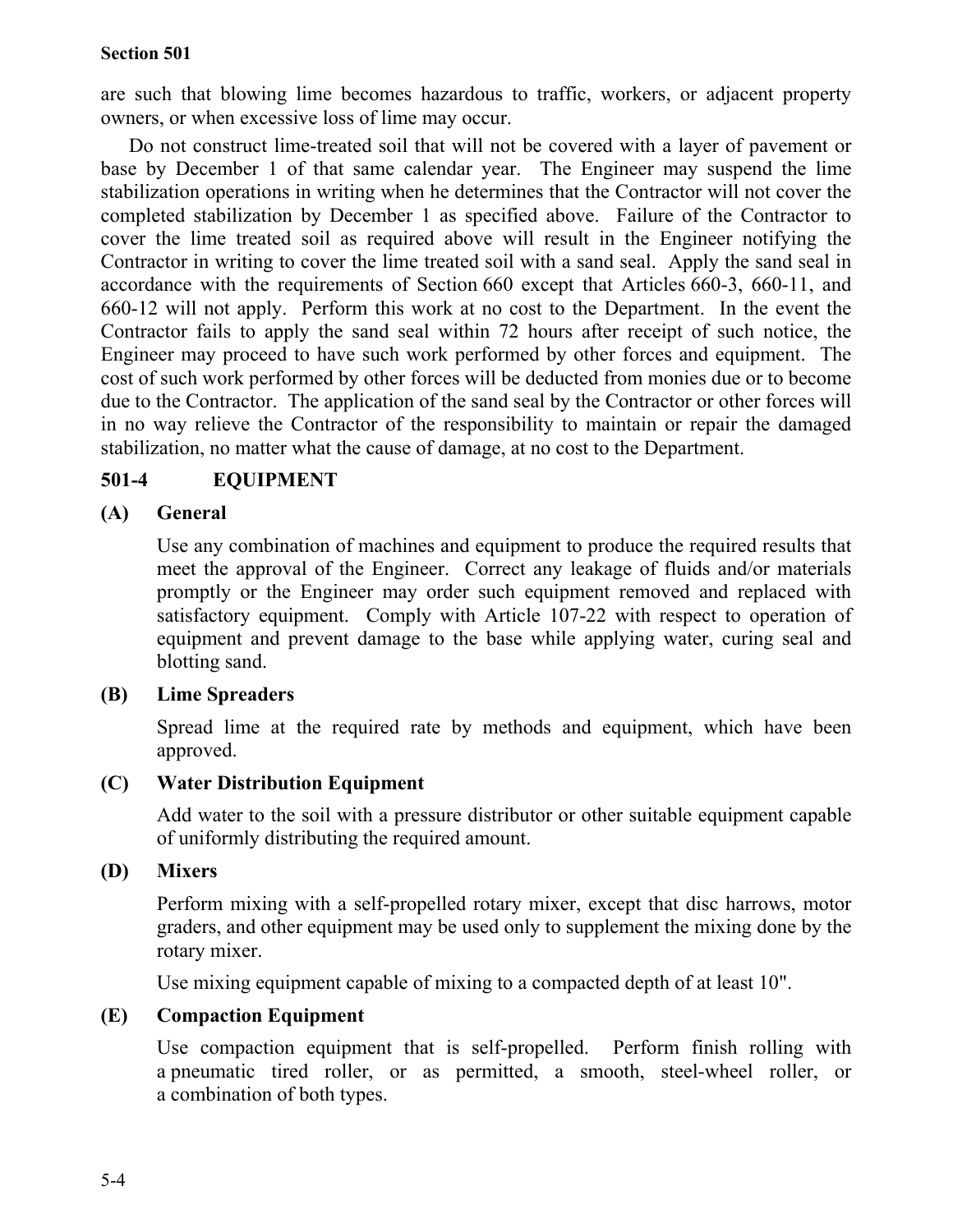# **(F) Scarifying Equipment**

Use a grader-scarifier for the initial scarification of the soil. Use equipment capable of scarifying to the full depth of the stabilized treatment. When required, use a weeder, spiketooth harrow, or nail drag, followed by a broom drag to scarify during finishing operations.

## **501-5 PROTECTION AND SAFETY**

Take necessary precautions to protect personnel from dust created by the lime application and mixing operation to include eye protection, dust masks and appropriate training.

## **501-6 PREPARATION OF ROADBED**

Prior to the addition of any lime to the soil, grade and shape the area to be stabilized in close conformity to the typical sections, lines, and grades shown on the plans. Remove all materials such as roots, turf, and aggregate larger than 2".

# **501-7 SCARIFYING**

When required by the method of application, scarify the soil to the required depth and width and then partially pulverize by making one pass through the area with a pulverizing rotary mixer. Delete the pulverizing portion of the scarifying operation in areas where the soil types or conditions make pulverizing with a rotary mixer impractical.

# **501-8 APPLICATION OF LIME**

## **(A) General**

When the Contractor has brought the soil layer to the elevation required by the plans, the Engineer will sample the soil to be stabilized in order to determine the quantity of lime to be incorporated. Allow 24 calendar days for the Engineer to perform the required sampling, testing, and final design of the lime stabilization.

Spread lime or lime slurry only on an area of such size that all primary mixing operations can be completed in the same day during daylight hours except where the work is to be done at night as required by the contract.

Incorporate the lime or lime slurry into the soil mixture at the rates determined by the Engineer. Distribute the lime at the uniform rate and in such a manner as to reduce the scattering by the wind to a minimum. Mix the lime into the soil within 2 hours after application.

No equipment, except that used in spreading, slaking, and mixing, will be allowed to pass over the freshly spread lime until it is mixed with the soil.

# **(B) Slurry Method**

Do not add lime slurry to the soil when the moisture content exceeds 2% above optimum moisture. Aerate soil having a moisture content higher than 2% above optimum or allow to dry naturally until it contains no more than this percentage of moisture. The optimum moisture will be determined by the Engineer.

Mix hydrated lime applied by this method with water in approved agitating equipment and apply to the soil to be treated as a thin water suspension or slurry.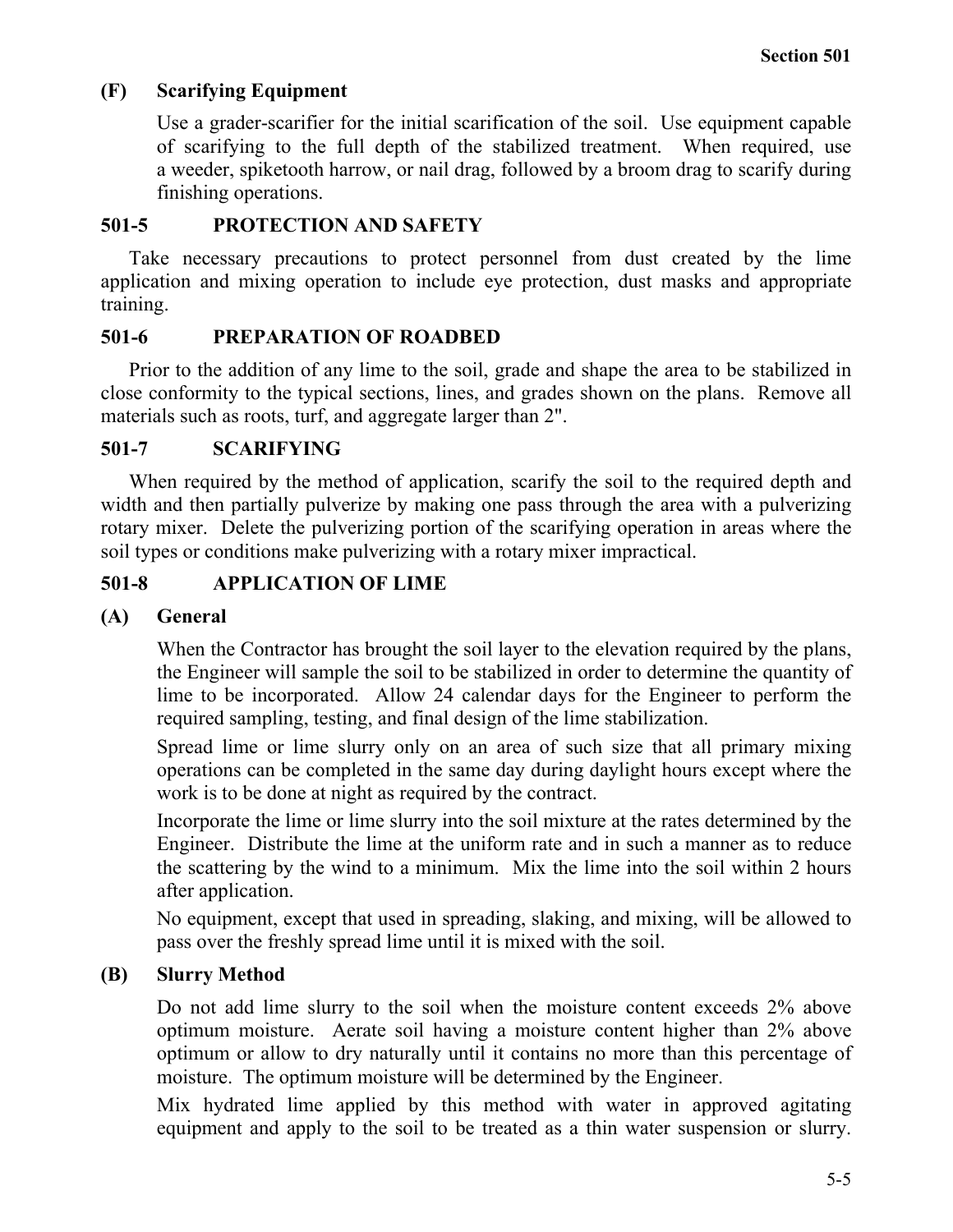When quicklime is used to produce the slurry, use equipment specifically manufactured for the slaking of quicklime. Use distributing equipment that provides continuous agitation of the slurry from the slurry production site until the slurry is applied to the soil. Proportion the lime so that the "Dry Solids Content" is at least 30% by weight.

Split the lime application into approximately 2 equal applications with the first being partially mixed into the soil to a minimum depth of 3" prior to applying the second application.

# **(C) Quicklime**

Do not add dry quicklime to the soil when the moisture content exceeds 4% above optimum moisture. Aerate soil having a moisture content higher than 4% above optimum or allow to dry naturally until it contains no more than this percentage of moisture. The optimum moisture will be determined by the Engineer.

Where the "Bottom-Dump" method of application is used, omit the preliminary scarification of the soil surface. Apply the quicklime by slowly driving the tanker truck over the coverage area with the bottom discharge valves open creating a windrow of quicklime.

Repeat the process until the tanker is empty in order to provide a minimum of 3, for 24 ft. roadway, reasonably uniform and equally spaced windrows over the area being stabilized. The number of windrows required will depend on the width of the section being stabilized and will be stipulated by the Engineer.

Carefully spread the windrows of quicklime with a motor grader into an equal depth layer over the entire area to be stabilized.

After the lime has been spread, follow with a sprinkling of water to slake the lime. After a complete slaking of the lime, thoroughly mix the lime with the soil. The Engineer may direct that the lime first be mixed into the soil followed by sprinkling and additional mixing to ensure complete slaking of the lime throughout the layer to be stabilized.

## **(D) Hydrated Lime**

Use hydrated lime only with written permission and do not add to the soil when the moisture content exceeds 6% above optimum moisture.

## **501-9 MIXING**

# **(A) Primary Mixing**

Immediately after the lime has been spread (and slaked, if required), mix the lime into the soil for the full depth of treatment. Mix the lime into the soil to provide a minimum compacted depth of 8". A minimum number of mixing passes will be required to ensure uniform incorporation of the lime. Add water as necessary and thoroughly mix with the soil lime mixture so that the mixture contains no less than optimum moisture. A tolerance of 3% above optimum will be allowed. Incorporate all of the lime thoroughly and uniformly into the soil layer to the full depth of treatment in such a manner that the result is a homogeneous, friable mixture of soil and lime, free of clods or lumps exceeding 2" in size.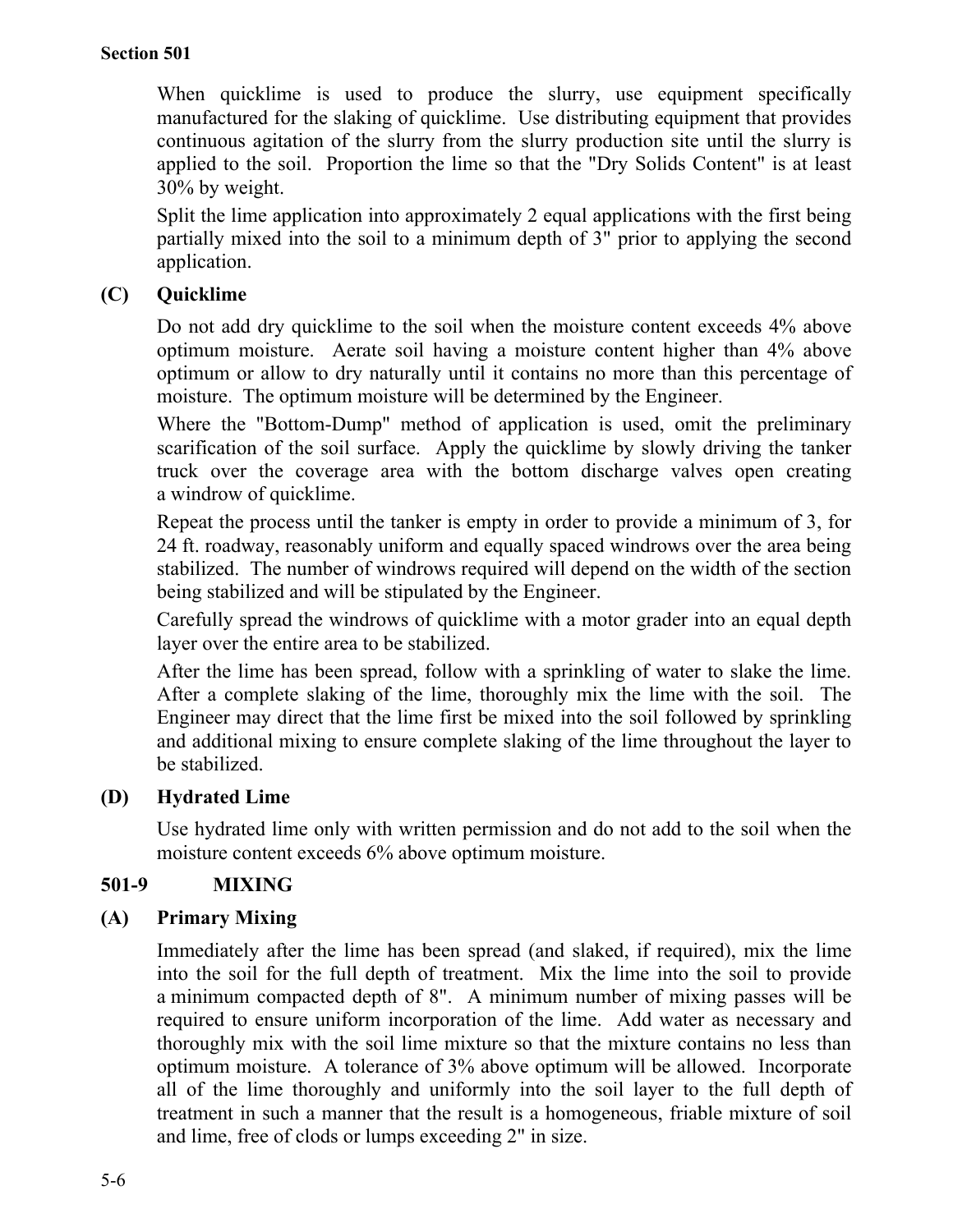After primary mixing operations and prior to curing, shape and lightly compact the lime-treated area to the approximate section to allow for proper drainage and to minimize evaporation loss.

## **(B) Preliminary Curing**

Following primary mixing operations, cure the stabilized layer for 1 to 4 days. The actual duration of this curing period will be determined by the Engineer. During the curing period keep the surface of the material moist to prevent drying and cracking, and maintain in a properly sealed and crowned condition. Mix, compact, shape, and finish the stabilized layer no later than 4 days after primary mixing.

## **(C) Final Mixing and Pulverizing**

Immediately after the completion of the preliminary curing period, Mix and pulverize completely the stabilized layer to the full depth of the stabilization. Continue the final mixing until all of the clods are broken down to pass a 1/2" sieve and at least 80% pass a No. 4 sieve, exclusive of rock. Add water as required during the final mixing to raise the moisture content prior to compaction.

## **501-10 COMPACTING, SHAPING, AND FINISHING**

Begin compaction of the mixture immediately after completion of the final mixing operations. Aerate or moisten the mixture as necessary during compaction operations to maintain the moisture between optimum and optimum plus 2%. Compact the full depth of the mixture to a density equal to at least 97% of that obtained by compacting a sample of the soil lime mixture in accordance with AASHTO T99 as modified by the Department. Copies of these modified procedures are available upon request from Materials and Tests Unit. Accompany the compaction with sufficient blading to eliminate irregularities.

Perform the final rolling of the completed surface with a pneumatic- tired roller or if permitted a smooth, steel wheel roller.

Complete shaping, final mixing, compacting and finishing on the same day upon completion of the preliminary curing. This work is to be completed no later than 4 days after primary mixing and done during daylight hours, unless otherwise provided in the contract. If the above work is not completed as specified, rip up the entire section and add additional lime, as directed, at no additional cost to the Department.

## **501-11 THICKNESS**

The compacted thickness of the completed treated soil layer will be determined by measurements made in test holes located at random intervals not to exceed 500 feet. Do not deviate the measured thickness from that shown on the plans by more than plus 1" or minus  $1/2"$ .

Where the lime-treated soil layer is deficient in thickness by more than 1/2", remove and replace the area of deficient thickness with lime-treated soil having the required thickness at no cost to the Department.

As an exception to the above, if the deficiency is not considered sufficient to seriously impair the required strength of the lime-treated soil layer, the deficient area may, at the discretion of the Engineer, be left in place. However, only 50% payment will be made for the lime-treated soil and the theoretical amount of lime used.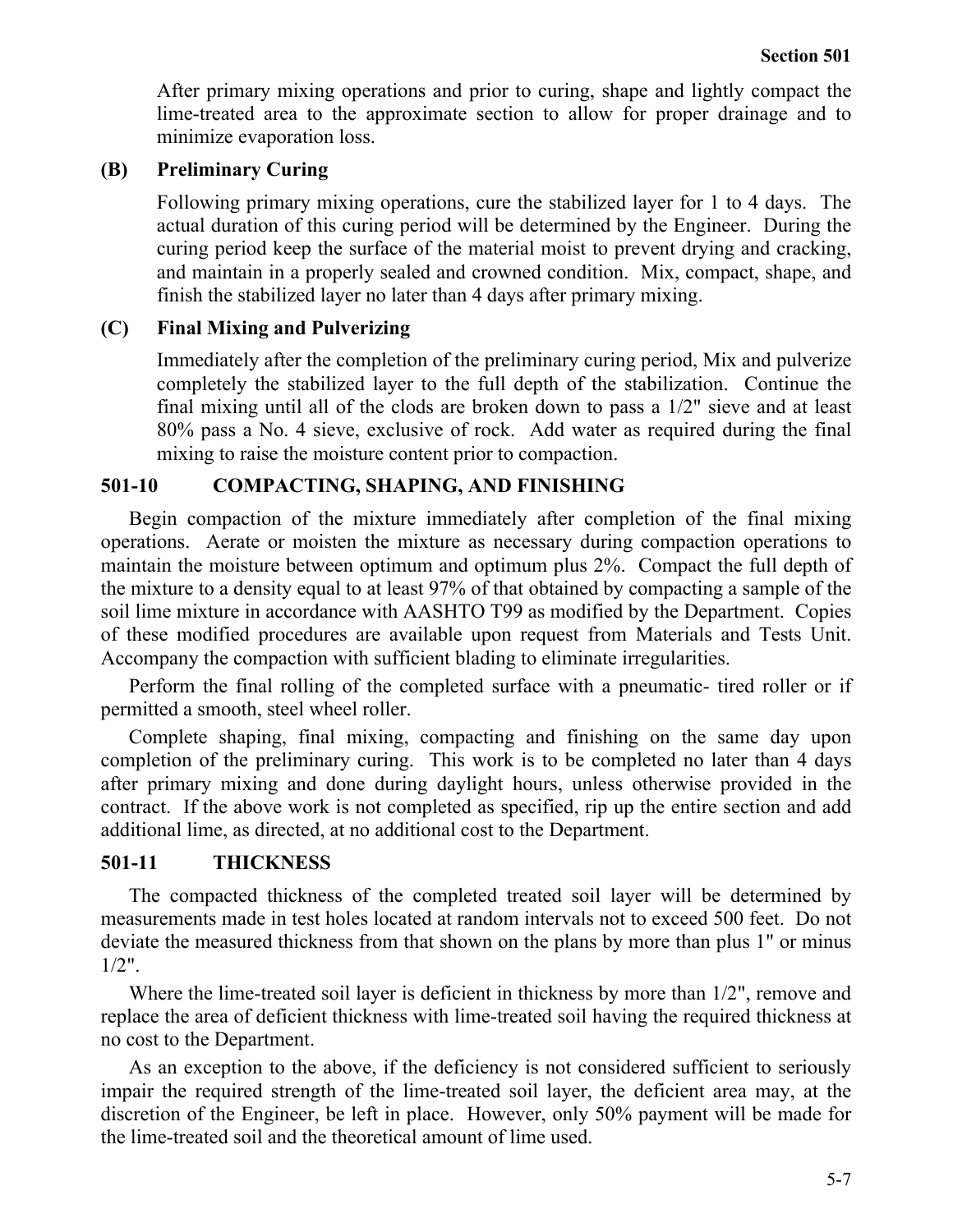## **501-12 FINAL CURING**

After the lime-treated soil has been finished in accordance with Article 501-10, protect it against drying for a 7-day curing period in accordance with the requirements of Section 543.

## **501-13 TRAFFIC**

Completed sections of the lime-treated soil may be opened when necessary to lightweight local traffic, provided it has hardened sufficiently to prevent marring or distorting of the surface, and provided the curing is not impaired. Do not use construction equipment on the lime-treated soil except as necessary to discharge material into the spreader during paving operations, or except as may be otherwise permitted for embankment construction.

### **501-14 MAINTENANCE**

Maintain the lime-treated soil in an acceptable condition until final acceptance of the project. Include immediate repair of any defects or damage that may occur in maintenance operations. Perform this work at no cost to the Department and repeat as often as may be necessary to keep the lime-treated soil in an acceptable condition. Perform repairs to limetreated soil by replacing the lime-treated soil for its full depth rather than by adding a thin layer of lime stabilized material to the existing layer. An alternate repair method may be used if approved in writing.

### **501-15 MEASUREMENT AND PAYMENT**

*Lime-treated soil* will be measured and paid for as the number of square yards of each layer of lime-treated soil that has been completed and accepted. In determining this quantity, the width of the lime-treated soil will be measured across the top surface of the treated layer. The length will be the actual length constructed, measured along the centerline of the surface of the treated layer.

*Lime for Lime-Treated Soil* Where hydrated lime or quick lime is spread directly on the soil in solid form or when hydrated lime is used to produce a slurry, the quantity of lime to be paid for will be the number of tons of lime that has been incorporated into the soil at the required rates. No measurement will be made of any lime added or replaced for corrective measures during construction or for repairing damaged areas. Measurement is to be made in bulk in the truck on certified platform scales or other certified weighting devices.

Where quicklime is slaked on the project and applied in slurry form, measurement will be calculated as indicated below for each truckload using the certified lime purity for that load.

- $A =$  Certified weight of quicklime delivered x % purity x 1.32
- $B =$  Certified weight of quicklime delivered x % inert material
- $A+B =$  Total hydrated lime produced (pay quantity)

The quantity of lime, measured as provided in Subarticle 501-15(B), will be paid for at the contract unit price per ton for "Lime for Lime-Treated Soil".

*Asphalt curing seal* will be paid for as provided in Article 543-5. *Blotting sand* will be paid for as provided in Article 818-5.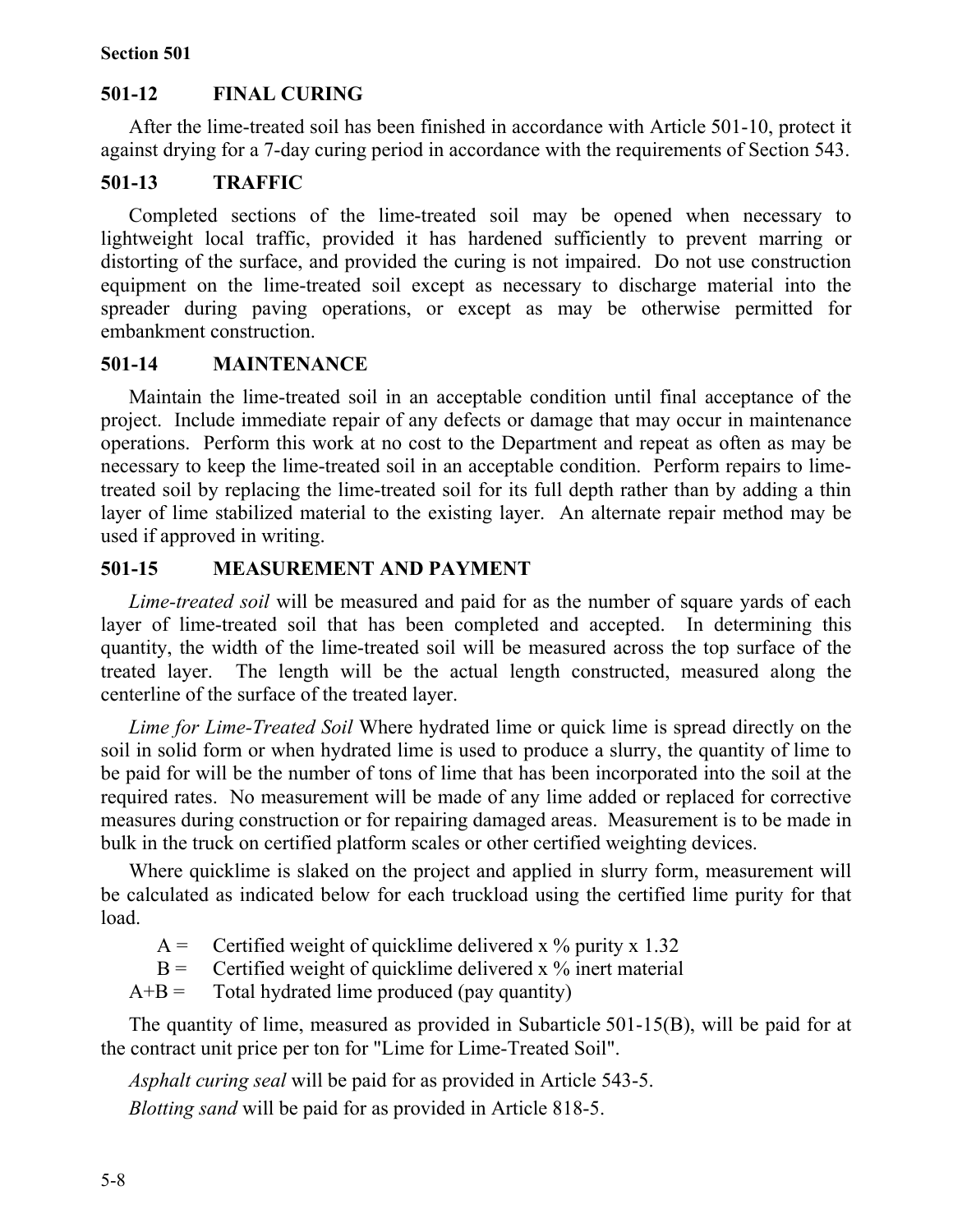5-9

In the event that a layer of lime-treated soil is deficient in thickness but has been permitted to be left in place in accordance with Article 501-11, payment for that lime treated soil and lime will be made at 50 percent of the contract unit prices for Lime-Treated Soil and Lime for Lime-Treated Soil.

Payment will be made under:

## Pay Item Pay Unit

Lime-Treated Soil Square Yard

Lime for Lime-Treated Soil Ton

# **SECTION 510 AGGREGATE STABILIZATION**

# **510-1 DESCRIPTION**

Perform the work covered by this section including but not limited to furnishing all aggregate and water; hauling, spreading, and mixing the required amount of aggregate with the subgrade materials; shaping and compacting the stabilized subgrade to the required grade and typical section; and maintaining the aggregate.

# **510-2 MATERIALS**

Refer to Division 10

**Item Section** Stabilizer aggregate 1008-1

# **510-3 CONSTRUCTION METHODS**

# **(A) Mixing**

Remove sufficient subgrade material, if necessary, to compensate for the addition of the stabilizer aggregate. Spread the quantity of aggregate required by the contract uniformly over the subgrade by means of a mechanical spreader. Spread the aggregate on the subgrade in advance of the mixing operations only to the extent that processing can be completed within one week. Mix the aggregate with the top 3" of the subgrade soil. Continue mixing until the aggregate is uniformly mixed with the soil to the width and depth to be treated.

Have the aggregate sampled, tested, and approved prior to the placing layers of base material or pavement thereon.

# **(B) Shaping and Compaction**

Shape the stabilized subgrade to the lines, grades, and typical sections shown on the plans.

Compact the entire depth and width of the stabilized subgrade to a density equal to at least 100% of that obtained by compacting a sample of the material in accordance with AASHTO T99 as modified by the Department. Copies of these modified testing procedures are available upon request from the Materials and Tests Unit. Compact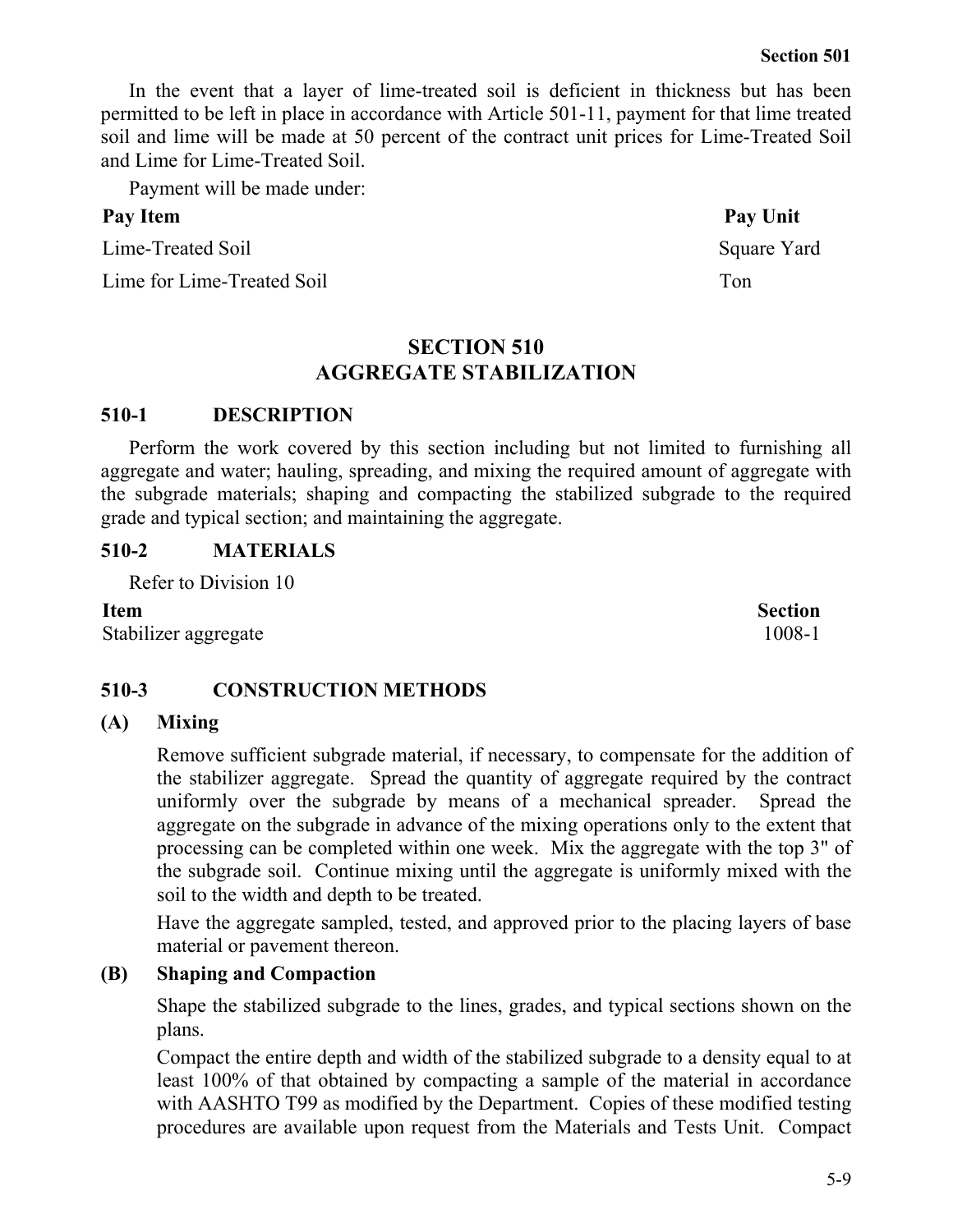the stabilized subgrade at a moisture content which is approximately that required to produce the maximum density indicated by the above test method. Dry or add moisture to the material as required to provide a uniformly compacted and acceptable subgrade.

## **510-4 TOLERANCE**

A tolerance of plus or minus 1/2" from the established grade will be permitted after the stabilized subgrade has been graded to a uniform surface.

Perform grading of the subgrade such that the maximum differential between the established grade and the stabilized subgrade within any 100 foot distance is 1/2".

## **510-5 PROTECTION**

The requirements of Article 500-4 will be applicable to the protection of the aggregate stabilized subgrade.

## **510-6 MEASUREMENT AND PAYMENT**

*Stabilizer aggregate* will be measured and paid as the actual number of tons of aggregate, exclusive of any corrective material, which has been mixed with the completed and accepted subgrade. This quantity will be measured as provided for in Article 520-11.

Payment will be made under

## Pay Item **Pay Unit**

Stabilizer Aggregate Ton

**SECTION 520 AGGREGATE BASE COURSE**

## **520-1 DESCRIPTION**

Perform the work covered by this section including but not limited to constructing a base composed of an approved aggregate material hauled to the road, placed on the road, mixed, compacted, and shaped to conform to the lines, grades, depths, and typical sections shown in the plans and applying a sand seal in accordance with the requirements of Article 520-5, and maintaining the base.

## **520-2 MATERIALS**

Refer to Division 10

Aggregate base course 1006 and 1010

## **520-3 METHODS OF PRODUCTION**

Furnish aggregate upon which no restrictions are placed on the production or stockpiling except as provided in Sections 1005, 1006, and 1010. Place on the roadway aggregates which have been sampled, tested and approved in accordance with the requirements of Article 520-6.

**Item Section**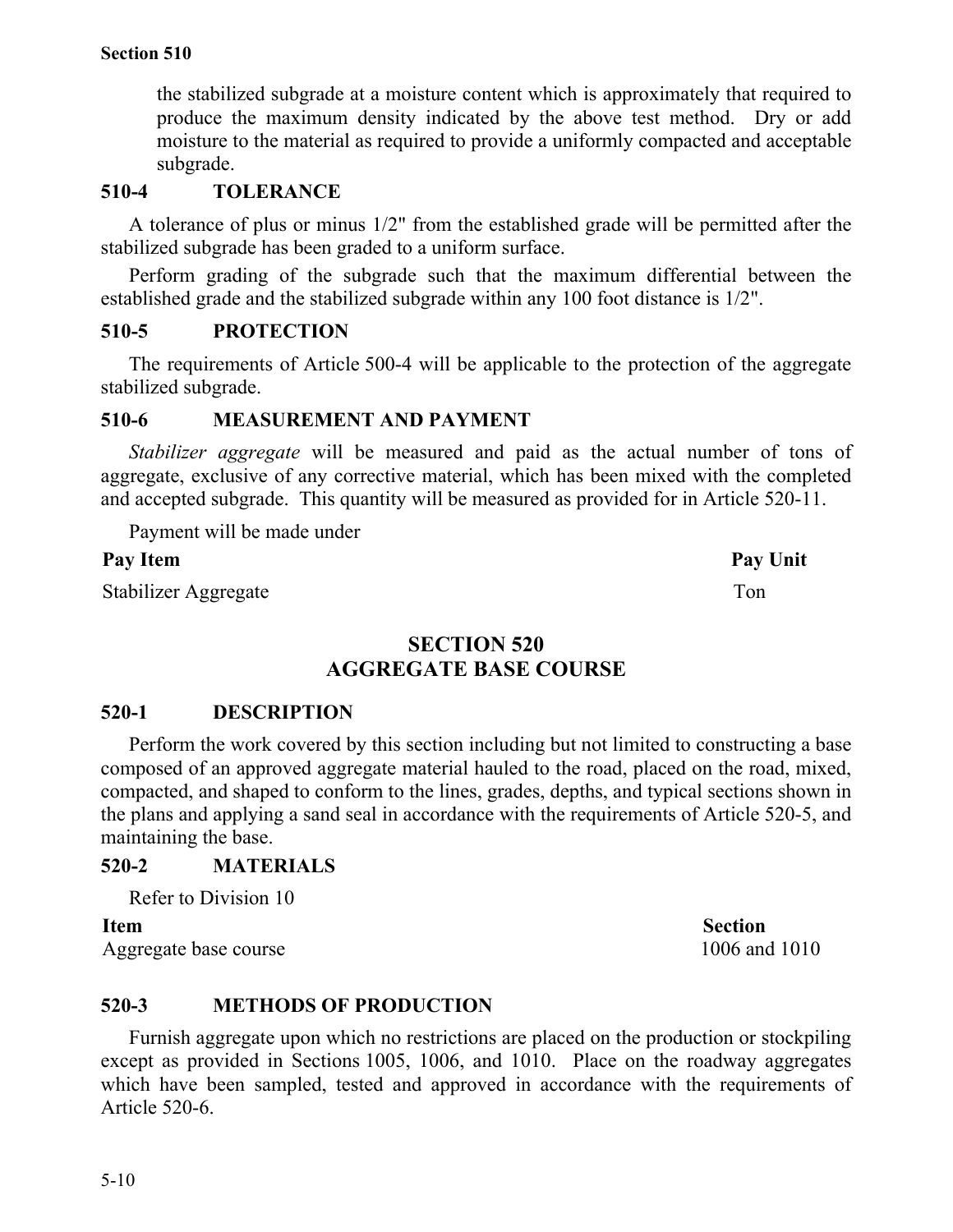### **520-4 SUBGRADE PREPARATION**

Prepare the subgrade in accordance with Section 500 prior to placement of the base material.

## **520-5 HAULING AND PLACING AGGREGATE BASE MATERIAL**

Place the aggregate material on the subgrade with a mechanical spreader capable of placing the material to a uniform loose depth and without segregation except that for areas inaccessible to a mechanical spreader, the aggregate material may be placed by other methods approved by the Engineer.

Where the Contractor elects to use more than one source of aggregate as described in Section 1005, place the various types of aggregate used in an approved manner which will permit the sampling and testing required by Section 1006 and 1010.

Where the required compacted thickness of base is 10" or less, the base material may be spread and compacted in one layer. Where the required compacted thickness is more than 10" spread the base material and compact in 2 or more approximately equal layers. Compact the base material to a minimum thickness of approximately 4" for any one layer.

Have each layer of material sampled, tested, compacted, and approved prior to placing succeeding layers of base material or pavement.

Do not place base material on frozen subgrade or base.

Cover, within 7 calendar days, base course placed between November 15 and March 15 inclusive with a subsequent layer of pavement structure or with a sand seal. Apply sand seal in accordance with the requirements of Section 660 except that Articles 660-3 and 660-11 will not apply.

Failure by the Contractor to cover the base course as required above will result in the Engineer notifying the Contractor in writing to cover the base course with a sand seal and to suspend the operations of placing aggregate base course until such cover has been placed. Perform this work at no cost to the Department. In the event that the Contractor fails to apply the sand seal within 72 hours after receipt of such notice, the Engineer may proceed to have such work performed with other forces and equipment. The cost of such work performed by the Department will be deducted from monies due or to become due the Contractor. The application of the sand seal by the Contractor or by others will in no way relieve the Contractor of the responsibility to maintain or repair the damaged base or subgrade, no matter what the cause of damage, at no cost to the Department.

Do not allow traffic on the completed base course other than necessary local traffic and that developing from the operation of essential construction equipment as may be authorized by the Engineer. Repair any defects that develop in the completed base or any damage caused by local or construction traffic acceptably at no cost to the Department. Hauling equipment may be operated with the approval of the Engineer, over a lower layer of base, however, acceptably repair any rutting, weaving, or soft areas that develop at no cost to the Department.

Do not exceed 35 miles per hour with hauling equipment traveling over any part of the base.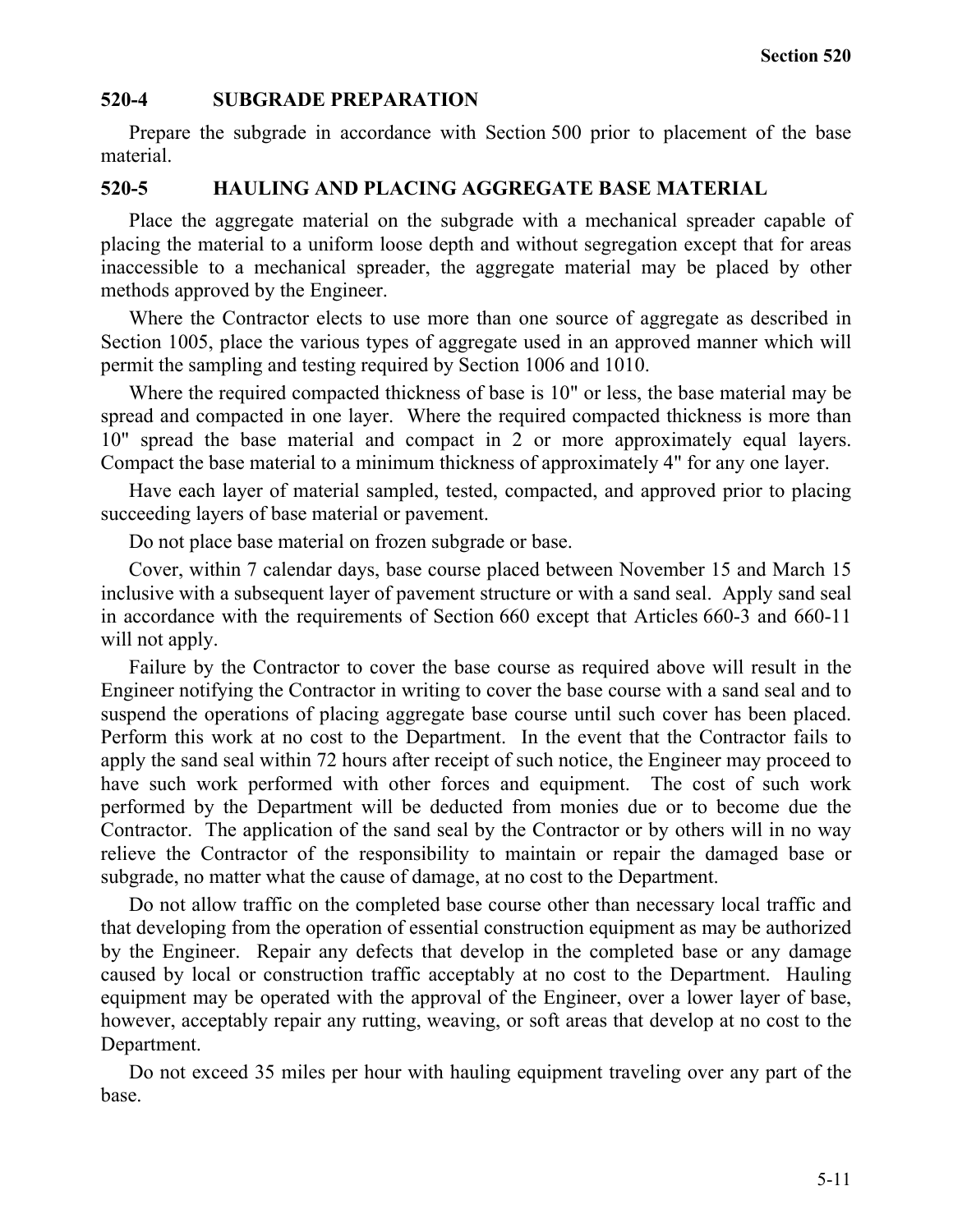Utilize methods of handling, hauling, and placing which will minimize segregation and contamination. If segregation occurs, the Engineer may require that changes be made in the Contractor's methods to minimize segregation, and may also require mixing on the road which may be necessary to correct any segregation. No additional compensation will be allowed for the work of road mixing as may be required under this provision. Remove and replace all aggregate which is contaminated with foreign materials to the extent that the base course will not adequately serve its intended use at no additional cost to the Department. The above requirements will be applicable regardless of the type of aggregate placed and regardless of prior acceptance.

## **520-6 SAMPLING, TESTING, AND ACCEPTANCE**

Perform sampling for the determination of gradation, liquid limit, and plasticity index for the various types of aggregate, as defined in Articles 1010-1, and 1010-2.

Where visual observation indicates the need to do so, the Engineer may require the Contractor to road mix areas of nonuniform gradation at no additional cost to the Department. The Engineer reserves the right to take samples in addition to the lot acceptance samples from within the lot in areas exhibiting nonuniform gradation. When the test results from such an additional sample is outside the gradation limits given in Column C of Table 1010-1 and the nonuniformity cannot be corrected by road mixing, the aggregate base course represented by the sample will be rejected and replaced by the Contractor at no cost to the Department.

## **520-7 SHAPING AND COMPACTION**

Machine and compact the layer of base within 48 hours after beginning the placing of a layer of the base. Maintain each layer to the required cross section during compaction and compact each layer to the required density prior to placing the next layer.

When electing to use conventional density test number 3 (ring test) to determine density, compact each layer of the base to a density equal to at least 100% of that obtained by compacting a sample of the material in accordance with AASHTO T180 as modified by the Department. Copies of these modified testing procedures are available upon request from the Materials and Tests Unit.

Follow the requirements as specified in Article 520-9 when electing to use nuclear methods to determine the density.

Compact the base material at a moisture content which is approximately that required to produce a maximum density indicated by the above test method. Dry or add moisture to the material when required to provide a uniformly compacted and acceptable base.

Shape the final layer of base material to conform to the lines, grades, and typical section as shown on the plans. Construct the base course so that it is smooth, hard, dense, unyielding, and well bonded upon completion. A broom drag may be used in connection with the final finishing and conditioning of the surface of the base course.

## **520-8 TOLERANCES**

After final shaping and compacting of the base, the Engineer will check the surface of the base for conformance to the grade and typical section and determine the base thickness.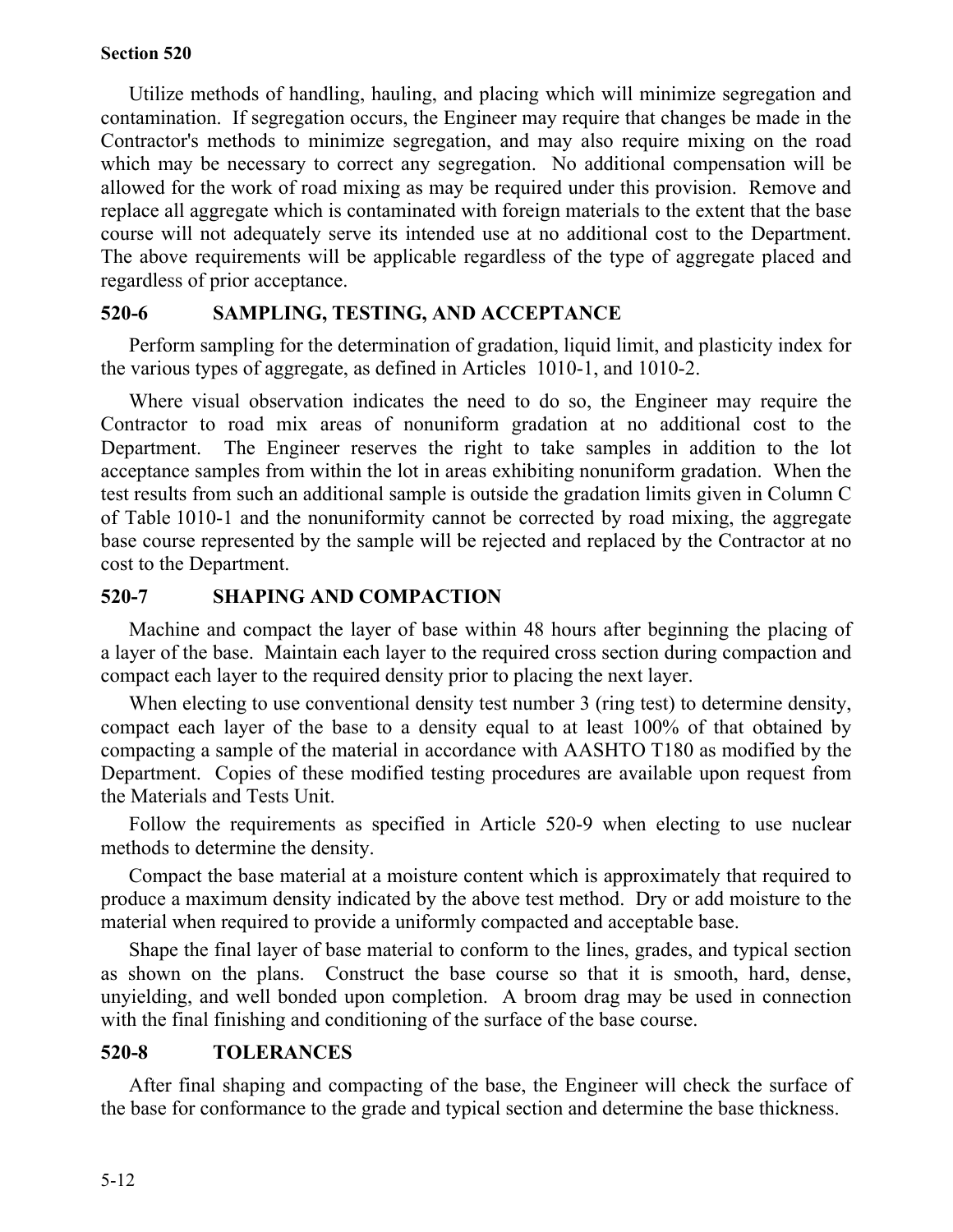Construct the base so that the thickness of the base is within a tolerance of plus or minus 1/2" of the base thickness required by the plans.

Construct the base so that the maximum differential between the established grade and the base within any 100-foot section is 1/2".

# **520-9 DENSITY DETERMINATION BY NUCLEAR METHODS**

# **(A) Application**

The Engineer may utilize nuclear means as described below to determine the density of selected base course materials required by Sections 520 and 540. The target density will be from the material's most recent AASHTO T180 test results, which may be obtained from the Materials and Tests Unit.

A new target density is to be obtained when there is a change in the source of material, when a significant change occurs in the composition of the materials from the same source, or when determined necessary.

Testing will be performed in the direct transmission mode on all aggregate base course. Additional information on testing is provided in the current N.C.D.O.T. Nuclear Gauge Operator's Manual, copies of which are available from the Materials and Tests Unit.

## **(B) Test Sections**

## **(1) General**

Provide a test section which has a depth no greater than the layer depth shown in the plans or required by the Specifications, whichever is less. Determine the length of the section by the width as shown in the current *Nuclear Gauge Operator's Manual*.

In situations where the chemical composition of the material affects the gauge moisture readings, the Materials and Tests Unit will provide specific instructions.

# **(2) Equipment**

Equipment used in the compaction of test sections shall be approved prior to use. Where uniform density is not being obtained throughout the depth of the layer of material being tested, change the type and/or weight of the compaction equipment as necessary to achieve uniform density even though such equipment has been previously approved.

When aggregate base course material is involved, use at least one steel wheel vibratory roller weighing not less than 6 tons.

## **(3) Compaction**

After the material in a test section has been spread and shaped to the required width and depth, begin the compaction of the section. Carry out compaction in such a manner as to obtain uniform maximum density over the entire test section.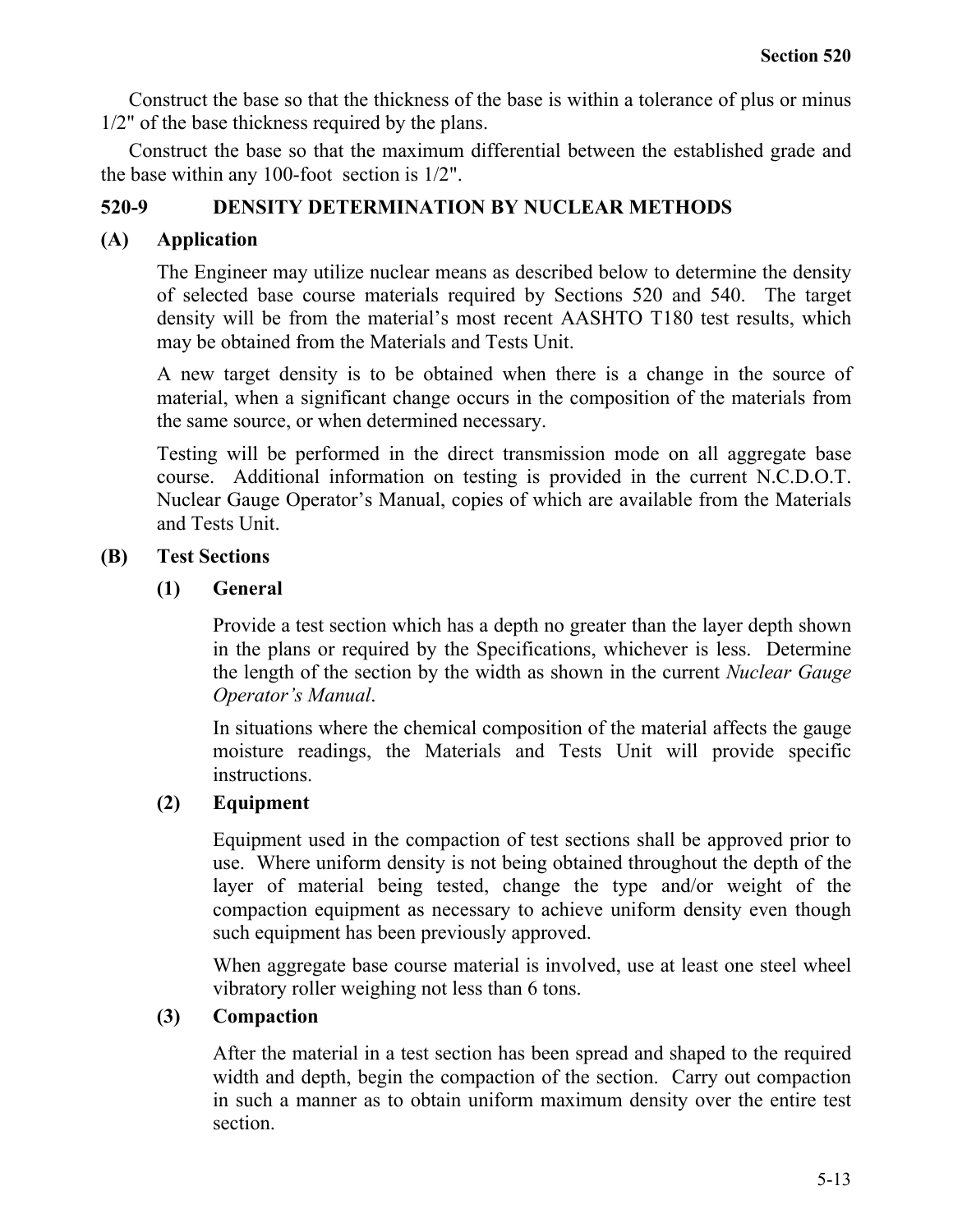Immediately prior to compacting the aggregate base course material, make sure it has satisfactory moisture content. If it is necessary to add water after the material is placed, scarify the material, and add water uniformly throughout the full depth of the layer of the base course material.

# **(4) Testing Procedures**

After the Contractor has completed compaction of the test section, the Engineer will conduct 5 density tests at random within 5 equal segments of the test section. Provide a smooth surface on the material being tested prior to any tests being performed. Density tests will not be made when the surface of an aggregate base course contains free moisture. The required density will be expressed as a percentage of the target density.

## **(5) Acceptance Requirements**

Provide a density for aggregate base course of at least 98% of the nuclear target density. In addition, the nuclear density of any single test location shall be at least 95% of the nuclear target density.

The required density will be determined by the average of 5 nuclear density tests made at random locations within 5 equal segments of the test sections.

# **520-10 MAINTENANCE**

Where the base material is placed in a trench section, provide adequate drainage through the shoulders to protect the subgrade and base until such time as the shoulders are completed.

Maintain the surface of the base by watering, machining, rolling, or dragging when necessary to prevent damage to the base by weather or traffic.

Where the base or subgrade is damaged, repair the damaged area; reshape the base to required lines, grades, and typical sections; and recompact the base to the required density at no cost to the Department.

## **520-11 MEASUREMENT AND PAYMENT**

*Aggregate Base Course* will be measured and paid for at the contract unit price per ton for will be the actual number of tons of aggregate which has been incorporated into the completed and accepted work.

When the Contractor has elected to leave a lot in place which exceeds the range of Column D of Table 1010-1, but which is otherwise in accordance with the requirements of Article 1010-2, the quantity of base course included in this lot will be paid for at a reduced unit price. The reduced unit price will be established in accordance with Article 1010-2.

The aggregate will be measured by being weighed in trucks on certified platform scales or other certified weighing devices. If permitted by the contract, the weight of base course material shipped by barge may be determined from water displacement measurements.

No deductions will be made for any moisture contained in the aggregate at the time of weighing.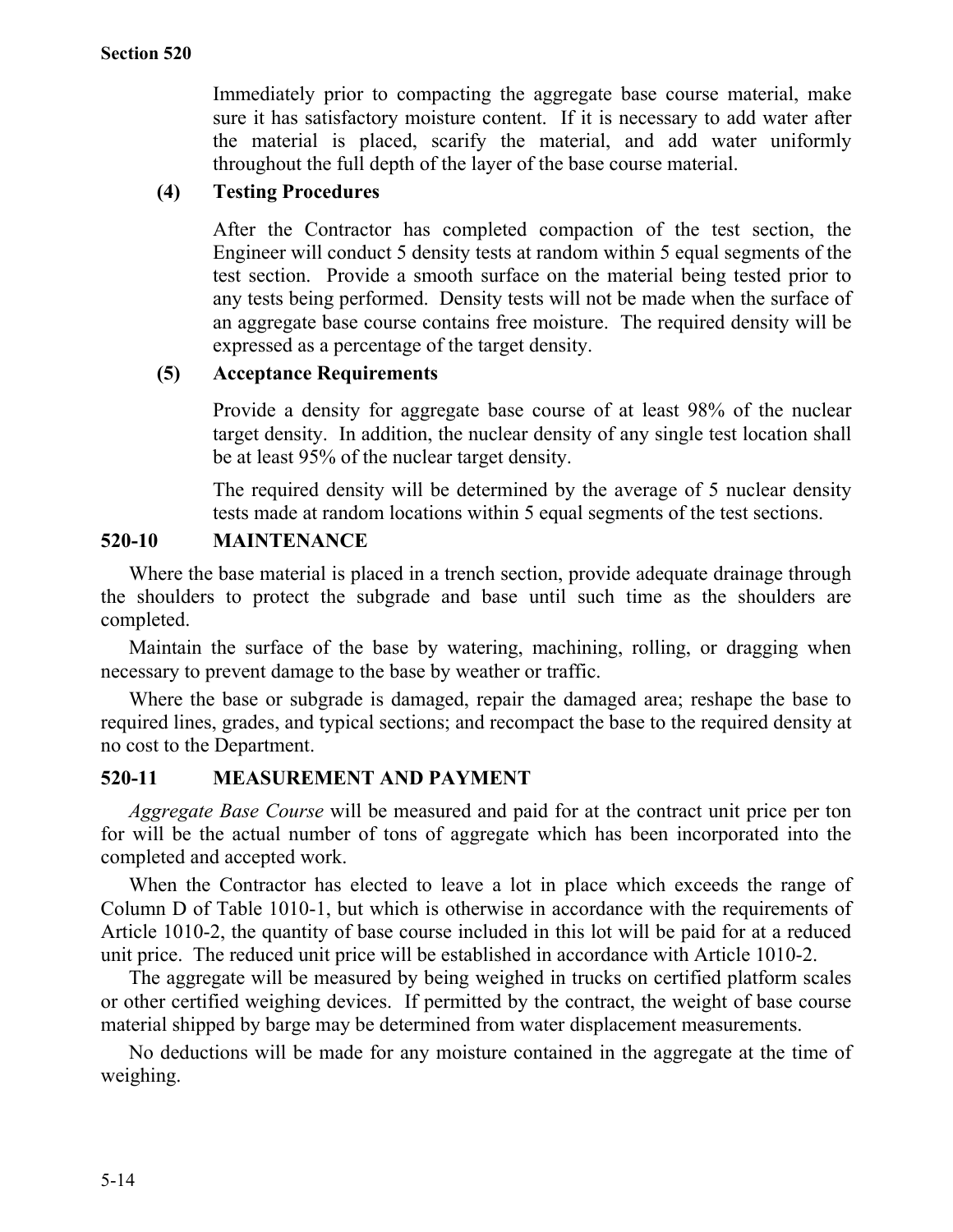Payment will be made under

# Pay Item Pay Unit

Aggregate Base Course Ton

# **SECTION 530 SOIL TYPE BASE COURSE**

# **530-1 DESCRIPTION**

Perform the work covered by this section including but not limited to furnishing the source of material; building, maintaining, and obliterating haul roads; clearing and grubbing the material source; removal and disposal of overburden; excavation; hauling; spreading materials; mixing; compacting; shaping to conform to the lines, grades, depth, and typical sections shown on the plans; reconditioning; maintaining the base; restoration of the source and haul roads to an acceptable condition; and seeding and mulching the source.

# **530-2 MATERIALS**

Refer to Division 10

## **Item Section**

Soil type base course 1010-3

# **530-3 PREPARATION OF SUBGRADE**

Prepare the subgrade in accordance with the requirements of Section 500.

# **530-4 MATERIAL SOURCES**

## **(A) General**

Clear and grub the surface of the material sources and thoroughly clean it of all unsuitable material before beginning excavation. Dispose of material resulting from clearing and grubbing in accordance with Article 200-5. Remove and dispose of overburden in accordance with Section 802.

Where payment is to be made by measuring the material in its original position, notify the Engineer sufficiently in advance of beginning excavation of this material in order that the area may be staked and cross sectioned by the Engineer. No payment will be allowed for any material excavated prior to cross sections being taken. Excavate the material to the lines and slopes as staked by the Engineer and perform the excavation in an orderly manner to facilitate measurement at any time.

Where payment is to be made by truck measurement, furnish trucks with bodies suitable for accurate measurement. Load trucks uniformly and in such a manner as to prevent spillage.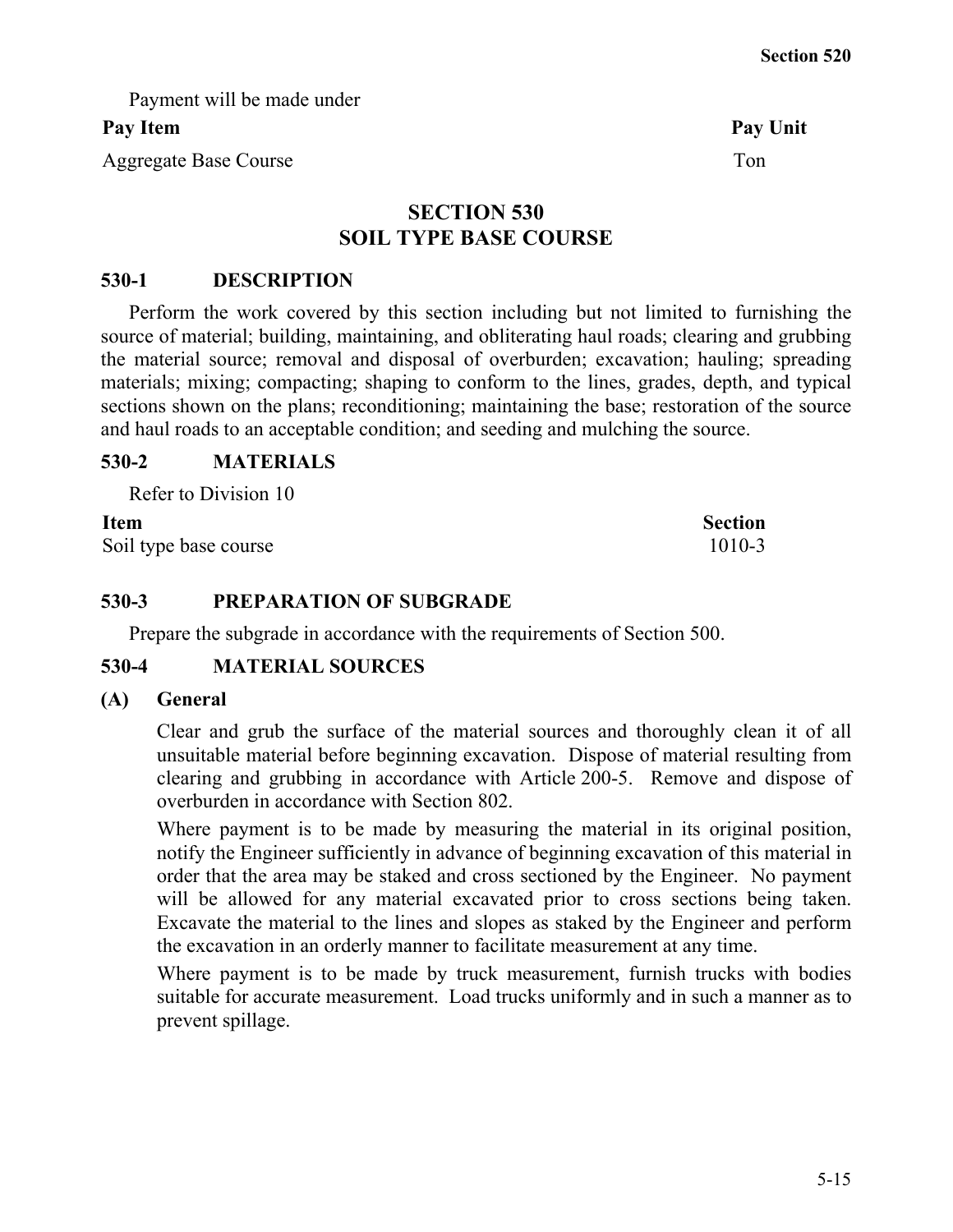Where it is necessary to haul material over existing roads or streets, the requirements of Article 105-15 will apply. Use all necessary precautions to prevent damage to the existing structures or pavement. Conduct hauling operations in such a manner as to not interfere with the normal flow of traffic and keep the traffic lanes free from spillage at all times.

# **(B) Department Furnished Sources:**

Where the Department furnishes material sources, the location of such sources will be as designated on the plans.

The Department will furnish the necessary haul road right of way at locations designated by the Engineer. Build, maintain, and when directed, obliterate all haul roads required at no cost to the Department. Where the haul road is to be reclaimed for cultivation, plow or scarify the area to a minimum depth of 8 inches.

Remove overburden prior to the excavation of the base material when indicated by the plans.

Where it is necessary to drain the material source, perform this work in accordance with Section 240.

Leave the material source in a neat and presentable condition after use. Smooth, round, and construct all slopes not steeper than 2:1. Plow or scarify to a minimum depth of 8 inches, disc harrow, and construct terraces where the source is to be reclaimed for cultivation.

Seed and mulch the sources in accordance with Sections 1620, 1660, 1661, or 1663.

# **(C) Contractor Furnished Sources**

Approval of material sources furnished by the Contractor is subject to the requirements of Subarticle 230-4(C).

## **(D) Substitute Sources**

Follow the requirements of Subarticle 530-4(C) when electing to substitute material sources for those provided by the Department.

## **530-5 PLACING MATERIAL**

Deposit the material on the subgrade in such a manner that when all layers are spread, mixed, and compacted, the required depth of base material will be obtained. Where more than one type of material is to be used, spread each uniformly over the subgrade prior to placing the next material.

# **530-6 MIXING AND COMPACTING**

Immediately after placing and spreading the base material, begin mixing operations. Perform the mixing in a manner which will produce a thoroughly and uniformly mixed base course.

Compact the base uniformly throughout the depth and width of the base. Where the base is thicker than 8", spread the base and compact it in 2 layers approximately equal in thickness.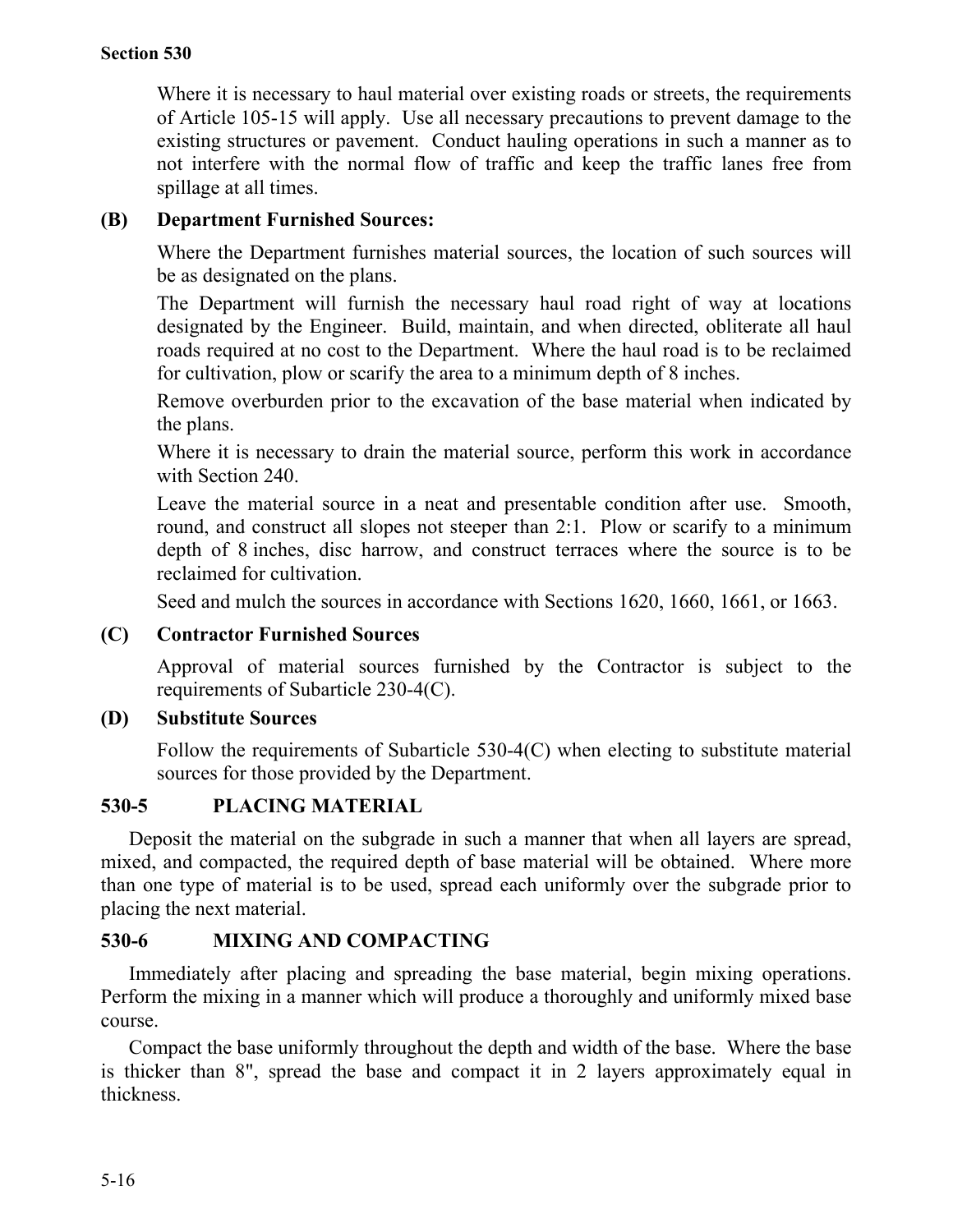Compact the base to a density equal to at least 100% of that obtained by compacting a sample of the material in accordance with AASHTO T99 as modified by the Department. Copies of these modified testing procedures are available upon request from the Materials and Tests Unit.

Compact the base material at a moisture content which is approximately that required to produce the maximum density indicated by the above method. Dry or add moisture to the material when required to provide a uniformly compacted and acceptable base.

### **530-7 FINAL SHAPING**

Shape the base to conform to the lines, grades, and typical sections shown on the plans. Take care to prevent the formation of slippage planes in the surface. Thoroughly dry, remix or remove and replace all soft or unstable areas.

## **530-8 SAMPLING, TESTING, AND ACCEPTANCE**

Where the depth of the base is such that the placement of more than 1 layer is required for proper mixing and compacting, sample, test and have approved each layer of material prior to placing additional base material thereon.

Samples will be taken from the road immediately after the base material has been spread, mixed, and shaped to a true cross section. Sampling and testing for acceptance will be as hereinafter provided.

Use a sampling unit consisting of 500 linear feet when the roadway base is placed in widths 27 feet or less. Use a sampling unit consisting of 1,000 square yards when the base is placed in widths over 27 feet. As an exception to the above, when the base course is constructed utilizing materials in the existing subgrade the sampling units will be reduced to one half the size indicated above. Use a sampling unit consisting of 1,000 linear feet when placing base on a shoulder or widening of 12 feet or less.

One sample will be taken from a location selected by the Engineer in each unit. The sample will be taken by cutting 3 cores for the full depth of the base course, one on the center line and one approximately 3 feet from each edge, and combining the material as one sample representing the material in that unit.

If the sample tested fails to meet specification requirements, obtain 2 check samples, one on each side of the original sample at 50 feet spacing. The unit will be rejected unless both of these samples meet specification requirements.

Where a unit is rejected, no further samples will be taken from that unit until the material is either corrected by the addition and mixing of suitable material or the rejected material is removed and replaced.

Where the material source is furnished by the Contractor and the Engineer permits the Contractor to correct a rejected unit by the addition and mixing of corrective material, perform all work necessary due to the addition of the corrective material at no cost to the Department.

Where the material source is furnished by the Contractor and the rejected unit is in a final layer of base, furnish and incorporate any material added to correct gradation at no cost to the Department.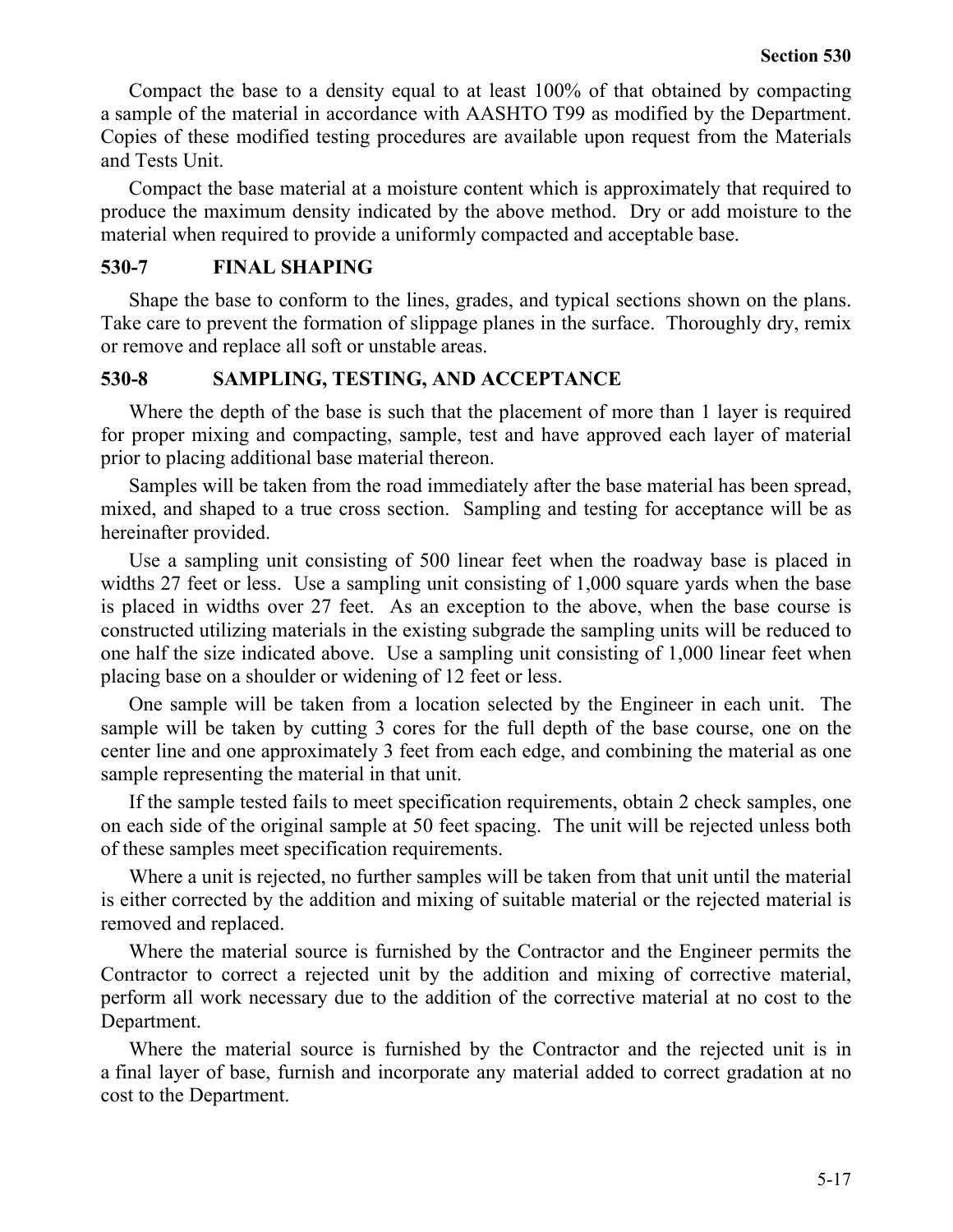Resampling of a corrected or replaced unit will be performed in the same manner as original sampling.

# **530-9 TOLERANCES**

After final shaping and compacting of the base, the Engineer will check the surface of the base for conformance with the grade and typical section and will determine the base thickness.

Construct the base with a thickness that is within a tolerance of plus or minus 1/2" of the base thickness required by the plans.

Construct the base such that the maximum differential between the established grade and the base within any 100-foot section is 1/2".

## **530-10 RECONDITIONING**

Where sampling and testing indicate that additional material shall be added to the base to produce the required quality, add the required material, remix, recompact, and reshape the base to the required lines, grades, and typical sections.

Where the Contractor furnishes the material source, perform the work of reconditioning at no cost to the Department.

# **530-11 MAINTENANCE**

Where the base material is placed in a trench section, provide adequate drainage through the shoulders to protect the subgrade and base until such time as shoulders are completed.

Maintain the surface of the base by machining, watering, and rolling or dragging when necessary to prevent damage to the base by weather or traffic.

Within 24 hours of completion of the base, prime the base slopes where required or, where prime is not required, place sufficient shoulder material against the edges of the completed base to protect the base.

Where the base or subgrade is damaged due to negligence on the part of the Contractor, repair the damaged area; reshape the base to the required lines, grades, and typical sections; and recompact the base to the required density at no cost to the Department.

# **530-12 MEASUREMENT AND PAYMENT**

*Soil Type Base Course, Type* will be measured and paid for at the contract unit price per cubic yard or ton for the actual number of cubic yards or tons of base course material that has been incorporated into the completed and accepted work. However, no measurement will be made of any additional material which the Engineer has permitted the Contractor to incorporate into a final base layer in the work of reconditioning where the Contractor has furnished the material source.

Measurement of the base course material will be made in accordance with one of the following methods:

1. When the material is to be measured in its original position, measurement will be made by cross sections and computations will be made by the average end area method. No measurement will be made of any material excavated prior to cross sections being taken.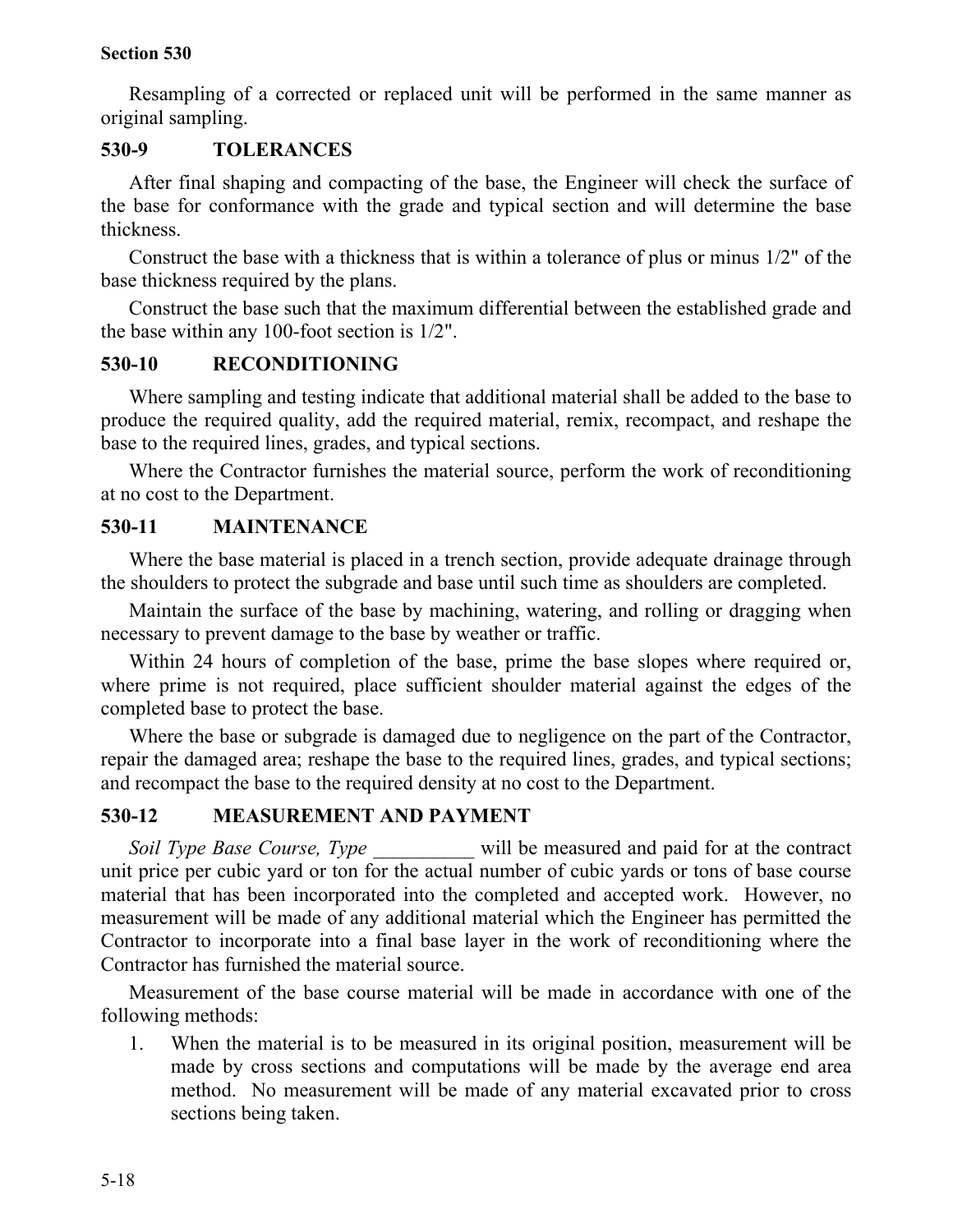- 2. When the material is to be measured in trucks, the level to which each truck is to be loaded will be measured by the Engineer and each truck shall be suitably marked to indicate the loaded level. Each truck shall bear a suitable mark or number for identification. Load each truck to at least its measured load level when it arrives at the point of delivery. The recorded quantity of material will be adjusted by making a 25 percent deduction to allow for shrinkage, and the adjusted quantity will be the quantity to be paid for.
- 3. Where the contract calls for the material to be paid for by the ton, the material will be measured by being weighed in trucks on certified platform scales or other certified weighing devices. No deduction will be made for any moisture contained in the material at the time of weighing.

## **(A) Reconditioning Road**

When material sources are furnished by the Department and the Engineer directs the incorporation of additional material into a rejected sampling unit, the work of reconditioning as provided in Article 530-10 will be measured as provided below.

When the Contractor furnishes material sources, no measurement of reconditioning will be made.

The quantity of reconditioning to be paid for at the contract unit price per 1,000 square yards for *Reconditioning, Soil Type Base Course*. will be the actual number of units of 1,000 square yards of base course over which the work of reconditioning has been acceptably performed. The length will be the actual length measured along the centerline of the surface of the base. The width will be the width required by the plans or as directed by the Engineer measured across the top surface of the base.

Where the material source has been furnished by the Department, payment for clearing and grubbing the source will be made as provided in Article 200-7, payment for removal and disposal of overburden will be made as provided for unclassified excavation in Article 225-7, payment for draining the source will be made as provided in Article 240-4, and payment for seeding and mulching the source when required will be made as provided in Article 1660-8.

Where the material source has been furnished by the Contractor, no separate payment will be made for clearing or grubbing, removal and disposal of overburden, draining the source, or seeding the mulching as such work will be considered as incidental to the work covered by this section.

Payment will be made under

| Pay Item                              | Pay Unit           |
|---------------------------------------|--------------------|
| Soil Type Base Course, Type           | Cubic Yard         |
| Soil Type Base Course, Type           | Ton                |
| Reconditioning, Soil Type Base Course | 1,000 Square Yards |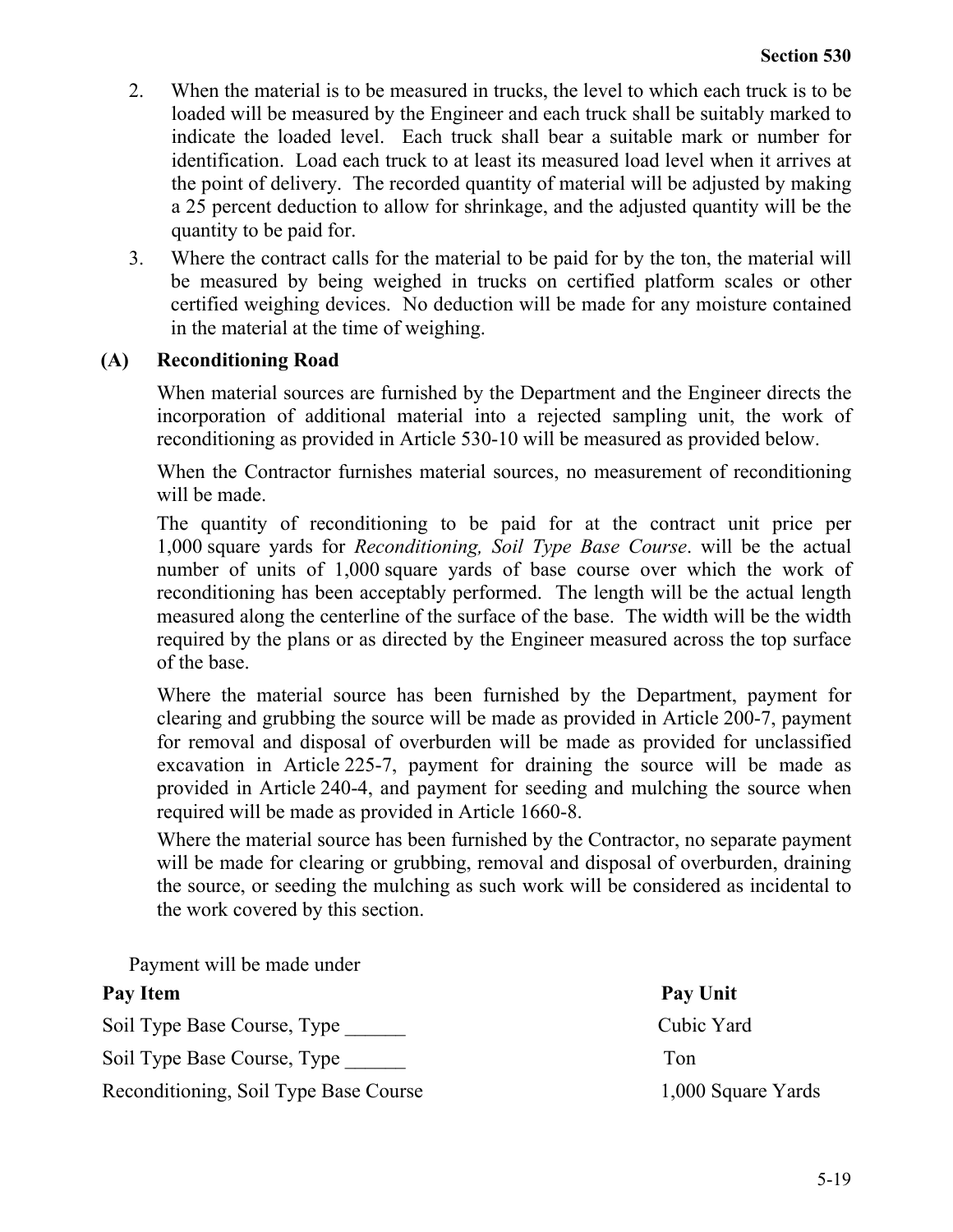# **SECTION 535 CONDITIONING EXISTING BASE**

## **535-1 DESCRIPTION**

Perform the work covered by this section including but not limited to scarifying, shaping, furnishing water, compacting, and maintaining the base. Included in the work is:

- 1. Conditioning of an existing base to prepare it for the placement of a pavement directly upon the base. Included in the conditioning is scarifying, shaping, and compacting the base to conform to the required lines, grades, depths, and typical sections established by the plans.
- 2. Conditioning of an existing base in preparation for the placement of additional layers of base material. Included in the conditioning is scarifying, shaping, and compacting the base to conform to the approximate lines, grades, depths, and typical sections established by the plans.

## **535-2 CONSTRUCTION REQUIREMENTS**

Compact the base to a degree satisfactory to the Engineer. Dry or add moisture to the material when required to provide a uniformly compacted and acceptable base.

Do not condition the existing base when it contains excess moisture or is frozen.

Maintain the base in accordance with the requirements of Article 520-10 or 530-11.

## **535-3 MEASUREMENT AND PAYMENT**

*Conditioning existing base* will be measured and paid for at the contract unit price per 1,000 square yards for the actual number of units of 1,000 square yards of base over which the work of conditioning existing base has been acceptably performed. The length will be measured along the centerline of the surface of the base. The width will be the width required by the plans or established by the Engineer measured across the top surface of the base.

Payment will be made under

## Pay Item Pay Unit

Conditioning Existing Base 1,000 Square Yards

# **SECTION 540 CEMENT TREATED BASE COURSE**

## **540-1 DESCRIPTION**

Perform the work covered by this section including but not limited to construction and curing a cement treated base composed of aggregate, furnishing of water and aggregate; the mixing, proportioning, hauling, and spreading of the materials; furnishing Portland cement at the point where it is incorporated into the mix; manipulating, compacting, and finishing the base; maintaining the base; making repairs or corrections to the base; and applying sand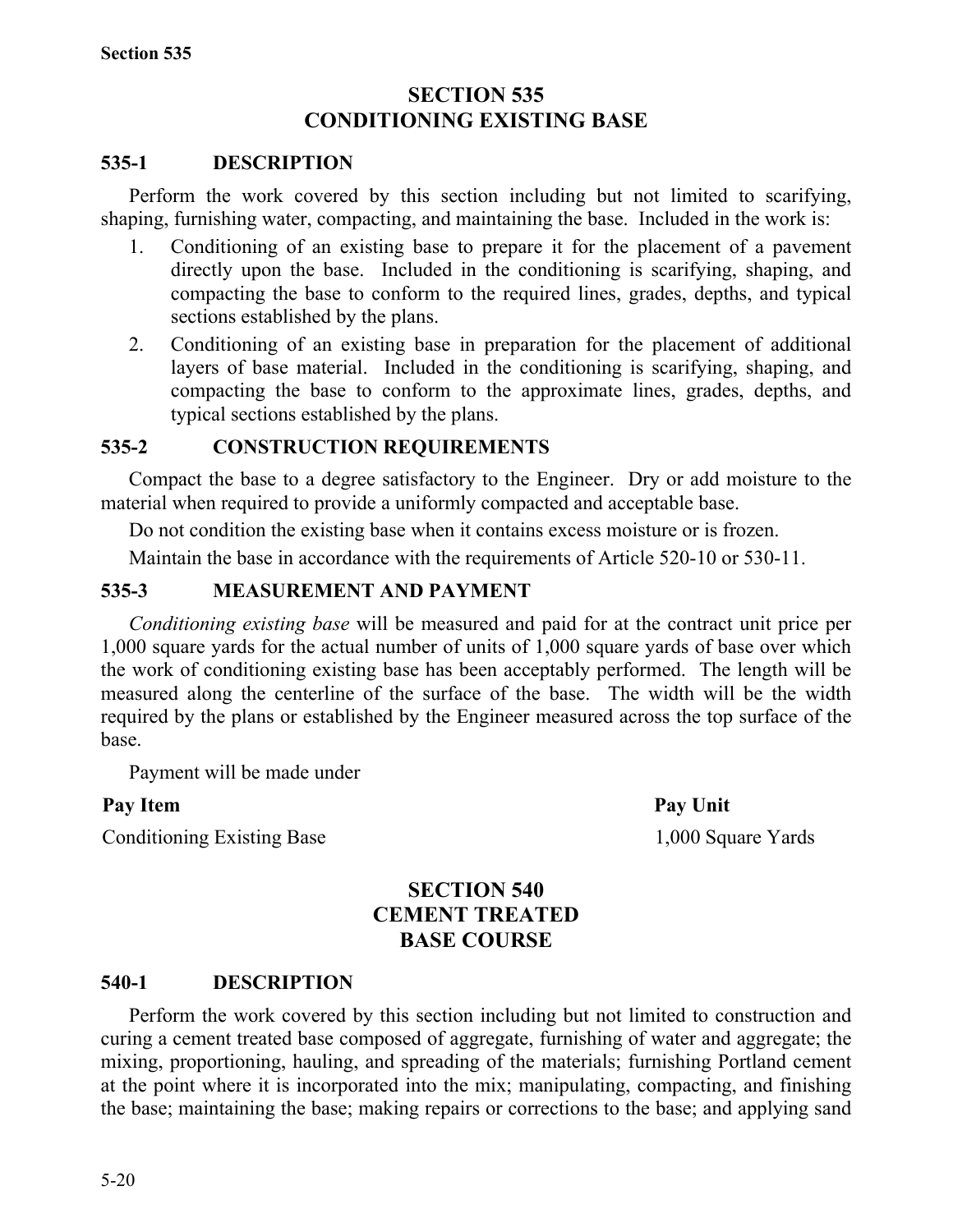seal in accordance with Article 540-3. Compact, shape, and cure the base to conform to the lines, grades, depths, and typical sections shown on the plans.

When Cement Treated Base Course is called for on the plans, the Contractor has the option of providing a Plant Mixed Cement Treated Base Course or a Road Mixed Cement Treated Base Course as specified below.

## **540-2 MATERIALS** Refer to Division 10

| <b>Section</b> |
|----------------|
| $1010 - 4$     |
| $1024 - 1$     |
| 1024-4         |
|                |

Use aggregate that meets the requirements of Article 1010-1 and Article 1010-2 or Article 1010-3, except for gradation which meets the requirements of Table 1010-4.

## **540-3 LIMITATIONS**

Do not construct cement treated base from November 1 to March 15 inclusive. Do not construct base when the air temperature is less than 40°F in the shade nor when conditions indicate that the temperature may fall below 40°F within 24 hours. Do not incorporate frozen materials into the mixture nor place material on frozen subgrade. Protect the base from freezing for a period of 7 days after completion. Perform work during daylight hours unless otherwise provided by the requirements of the traffic control plans.

Do not place cement treated base that will not be covered with pavement by December 1<sup>st</sup> of the same year. Failure of the Contractor to cover the cement treated base as required above will result in the Engineer notifying the Contractor in writing to cover the cement treated base with a sand seal. Apply the sand seal in accordance with the requirements of Section 660 except that Articles 660-3 and 660-11 will not apply. Perform this work at no cost to the Department. In the event the Contractor fails to apply the sand seal within 72 hours after receipt of such notice, the Engineer may proceed to have the work performed with other forces and equipment. The cost of such work performed by other forces will be deducted from monies due or to become due the Contractor. The application of the sand seal by the Contractor or other forces will in no way relieve the Contractor of the responsibility to maintain or repair the damaged base, no matter what the cause of damage, at no cost to the Department.

## **540-4 PREPARATION OF SUBGRADE**

Prepare the subgrade in accordance with Section 500. Prepare the subgrade so that it is firm and able to support without displacement the construction equipment and the compaction operations hereinafter specified. Soft or yielding subgrade will be corrected and made stable before construction proceeds. Moisten the subgrade as needed prior to spreading the base material.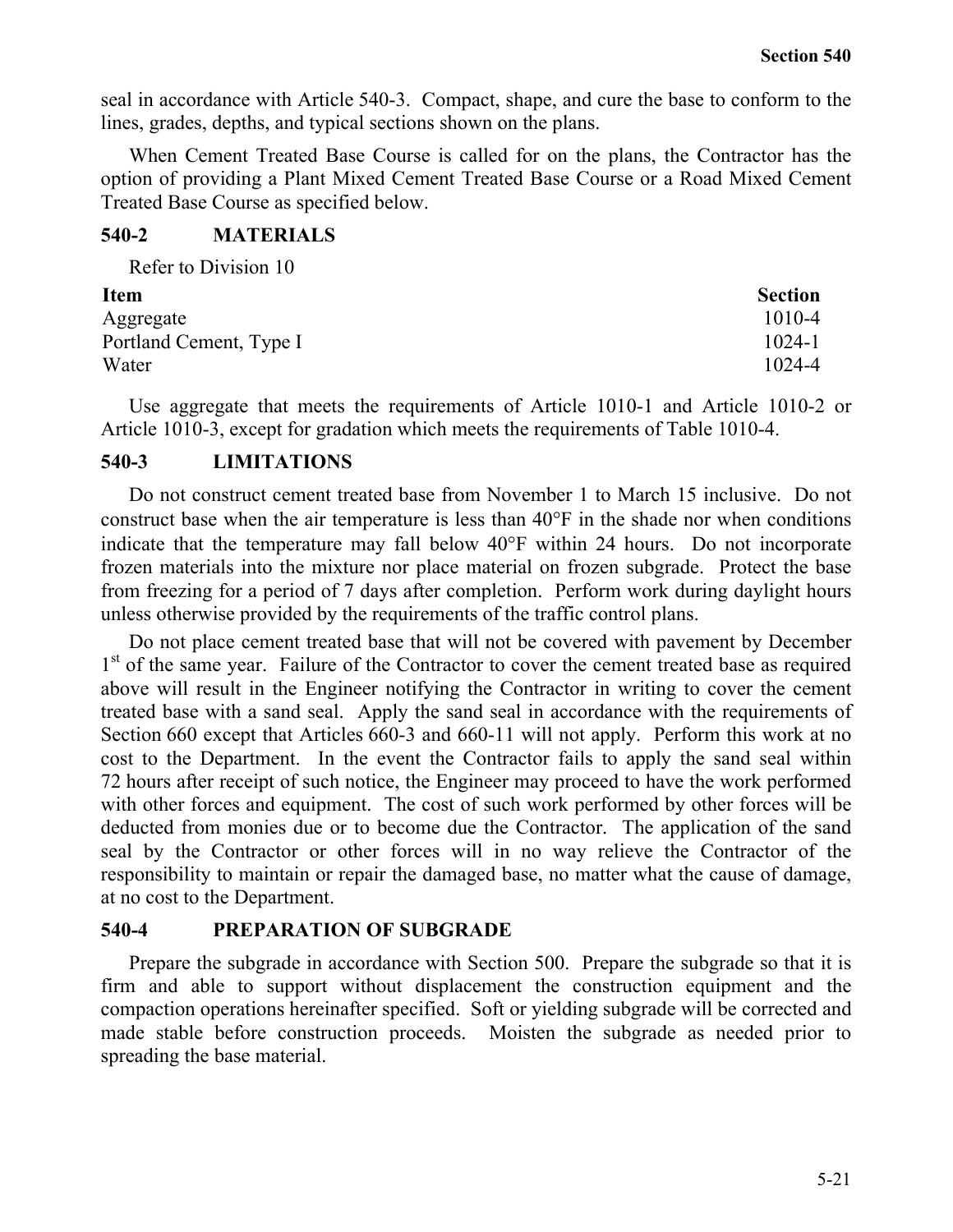# **540-5 CONSTRUCTION METHODS**

## **(A) General**

# **Composition of Mixture**

When the Contractor proposes to use a source of aggregate that is not documented by a currently approved job mix formula, submit to the Department's Materials and Tests Unit, samples of all aggregates proposed for use at least 3 weeks prior to beginning production. Take the aggregate samples in the presence of the Engineer. Submit in writing the proposed gradation for the cement treated base material. The Department will then prepare a mix design based upon the samples submitted and the Contractor's stated proposed gradation.

A job mix formula will be established for the cement treated base material within the design limits indicated in Table 1010-4, Column B. Use the job mix formula unless modified in writing by the Engineer.

Prepare all cement-treated base material mixtures so that they conform to the job mix formula within the tolerance ranges specified in Table 540-1. In the event the Contractor is not able to maintain the production within the tolerance ranges specified in Table 540-1, production will cease until such time as a new mix design and job mix formula has been established and approved by the Engineer.

| TUN LLAND CEMENT-I NEATED DASE                     |                                      |  |
|----------------------------------------------------|--------------------------------------|--|
| <b>Sieve Size</b>                                  | <b>Tolerance for Percent Passing</b> |  |
| 11/2"                                              |                                      |  |
| 1"                                                 | ± 5                                  |  |
| 1/2"                                               | ± 8                                  |  |
| No. 4                                              | ±7                                   |  |
| No. 10                                             | ±7                                   |  |
| No. 40                                             | $±$ 4                                |  |
| No. 200                                            | ±2                                   |  |
| <b>Material Passing No. 10 Sieve (Soil Mortar)</b> |                                      |  |
| No. 40                                             | ± 8                                  |  |
| No. 200                                            | ± 5                                  |  |

#### **TABLE 540-1 TOLERANCES FOR JOB MIX FORMULA PODTLAND CEMENT-TREATED BASE**

## **(B) Plant Mixed Cement-Treated Base Course**

# **(1) Mixing**

# **(a) General**

Add to the aggregate the quantity of cement specified by the Engineer. Thoroughly mix the cement, aggregates, and water in an approved central mixing plant. Use a batch or continuous-flow type stationary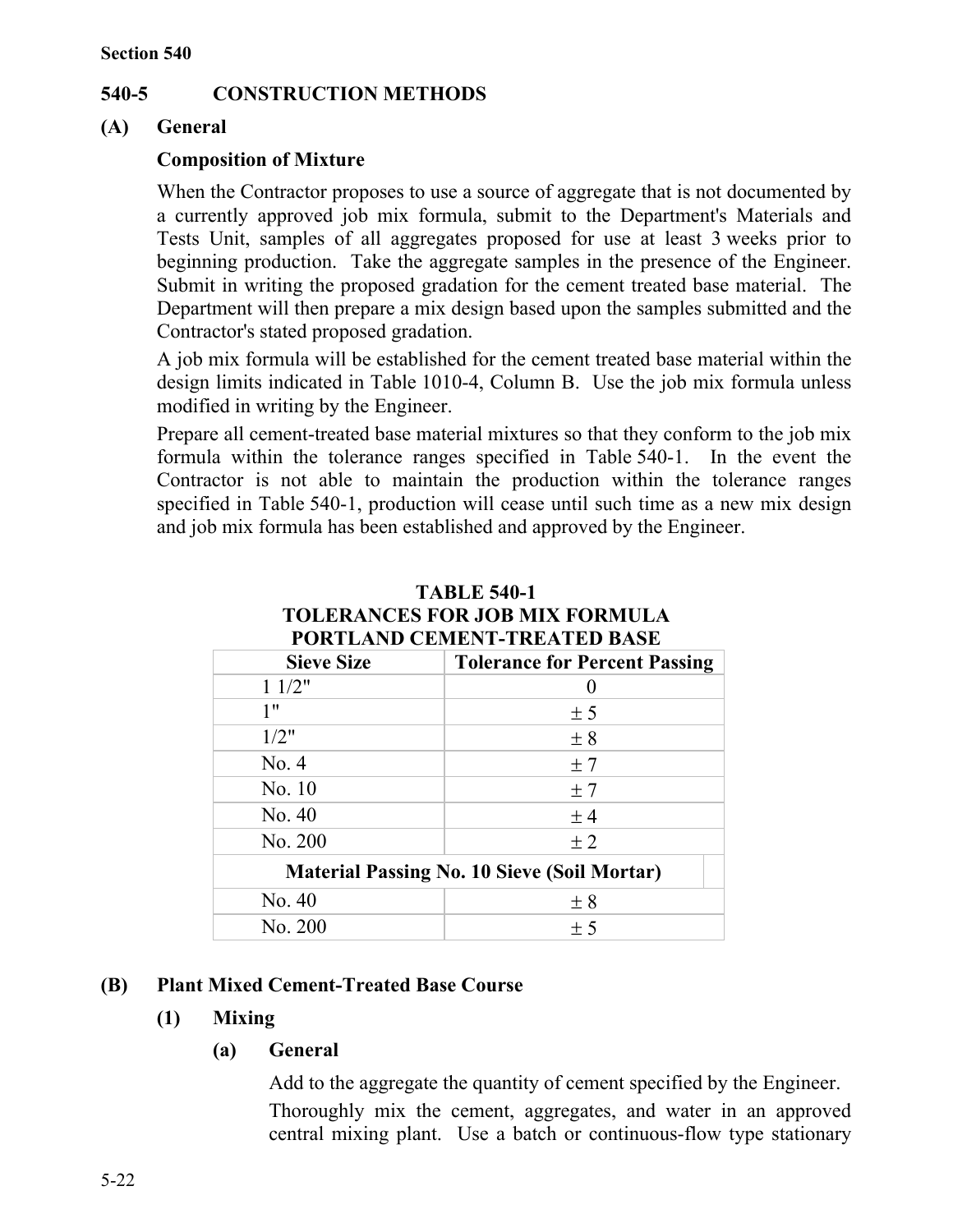mixer and equip it with feeding and metering devices that will add aggregate, cement, and water into the mixer in the specified quantity. Use batch weights or rates of feed of cement that are within 0.3 percent of the quantity designated by the Engineer. Use batch weights or rates of flow of water that are within a range of optimum to optimum plus 1.5 percent moisture. Use batch weights or rates of feed of aggregate that are within 5 percent of the amounts designated by the Engineer.

Mix materials a minimum of 20 seconds to assure a proper blend of materials.

## **(b) Batch Type Plant**

Equip the mixer with a sufficient number of paddles of a type and arrangement to produce a uniformly mixed batch.

Add water during the mixing operation as required to provide the quantity of moisture specified; however, do not add water to the mixture before the aggregate and cement have been mixed sufficiently to prevent the formation of cement balls.

Equip the mixer with a timing device which will indicate by a definite audible or visual signal the expiration of the mixing period.

## **(c) Continuous Flow Type Plant**

Calibrate and mark cement storage silos so that the amount of cement in the silo can be readily determined at any time. Design feeders and/or meters for introducing the cement into the mixer such that the amount of cement can be accurately determined before it is introduced into the mixer. Use a variable speed motor on the cement feeder which is regulated by a control mechanism indicating the speed of the motor in r.p.m. or equivalent measure. Design the indicator so that it can be read in daylight from a point 4 feet from the indicator. Equip the cement holding tank which is used in feeding cement with an air pressure gauge and air pressure regulating control such that air pressure can be regulated to a uniform flow.

Measure the water by a meter which determines flow in gallons per minute and control it with 2 valves. Use a variable flow valve for controlling the rate of flow of the water only on one valve and use an on-off valve connected to the plant controls such that the water is turned on and/or off when the plant is started and stopped for the other valve.

After the material has been processed by the pug mill, store it in a holding bin with the minimum capacity of 3 tons before discharging into trucks. Hold the material in the holding bin for loading purposes only and do not store for loading subsequent trucks. Loading trucks directly from a belt or auger box will not be permitted.

Have available a satisfactory platform for obtaining samples from trucks. Make provisions for calibrating the plant daily and at other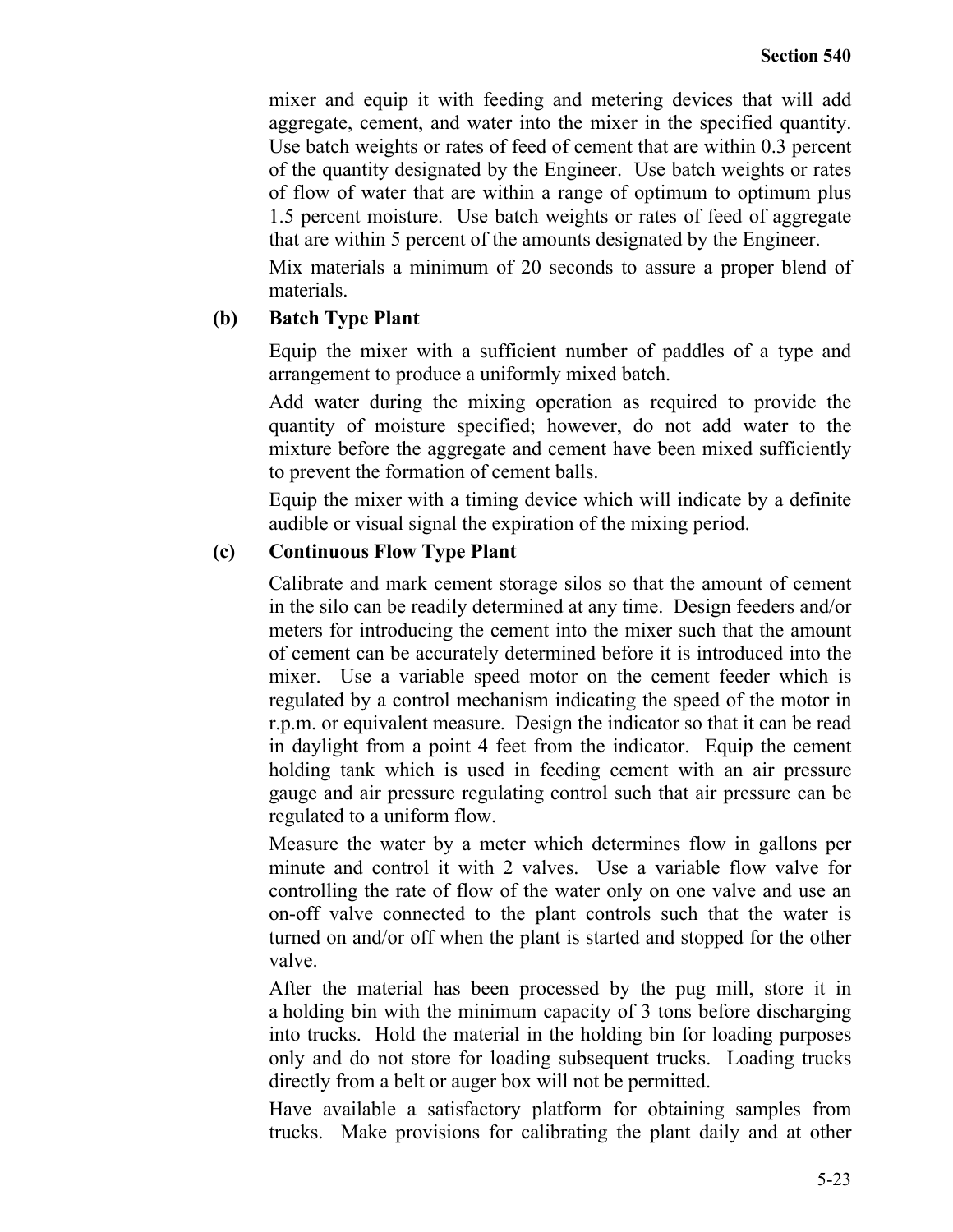times as deemed necessary by the Engineer. On plants that are electronically controlled, manual calibration will be required to verify the electronic calibration and shall be performed at the beginning of a project. If the plant operation is interrupted by more than 4 calendar days during an active project, perform the manual calibration process again. Perform random manual calibrations at the direction of the Engineer.

# **(2) Hauling and Placing**

Haul the mixed base material to the roadway in trucks with protective covers to avoid moisture loss. Do not exceed 1 hour between the loading of the haul trucks and the beginning of compaction.

Place stringlines for alignment control for placing a layer of base.

Place the base in a uniform layer on the moistened, prepared subgrade to produce the depth required by the plans. To insure homogenous distribution of the base material in each layer, place the material using approved spreaders. Perform the spreading operations in such a manner as to eliminate pockets of material of non-uniform gradation resulting from segregation in the hauling or discharging operations. Spread each layer so that compaction can be started without further shaping.

A single spreader may be used provided it is capable of placing a uniform, full-depth layer of material across the full width of the base in one pass. Otherwise, 2 or more spreaders will be required, and operate the spreaders so that the spreading progresses along the full width of the base in a uniform manner.

Base placed on areas inaccessible to mechanical spreading equipment may be spread in one layer by approved methods. After spreading, compact the material thoroughly to the required lines, grades, typical sections by means of pneumatic tampers, or with other compaction equipment which will constantly obtain the degree of compaction required.

## **(C) Road Mixed Cement-Treated Base Course**

## **(1) Equipment**

Use any combination of machines or equipment that will produce the required results meeting the approval of the Engineer. Use a cement spreader which has an adjustable rate of flow and the capability of spreading the required amount of cement in one pass. Mix cement, aggregate, and water with a selfpropelled rotary mixer capable of mixing to a depth of 10". Correct any leakage of fluids and/or materials promptly or the Engineer may order such equipment removed and replaced with satisfactory equipment. Use equipment and methods for applying cement, water, curing seal, and blotting sand that does not damage the base and meets the requirements of Article 107-22.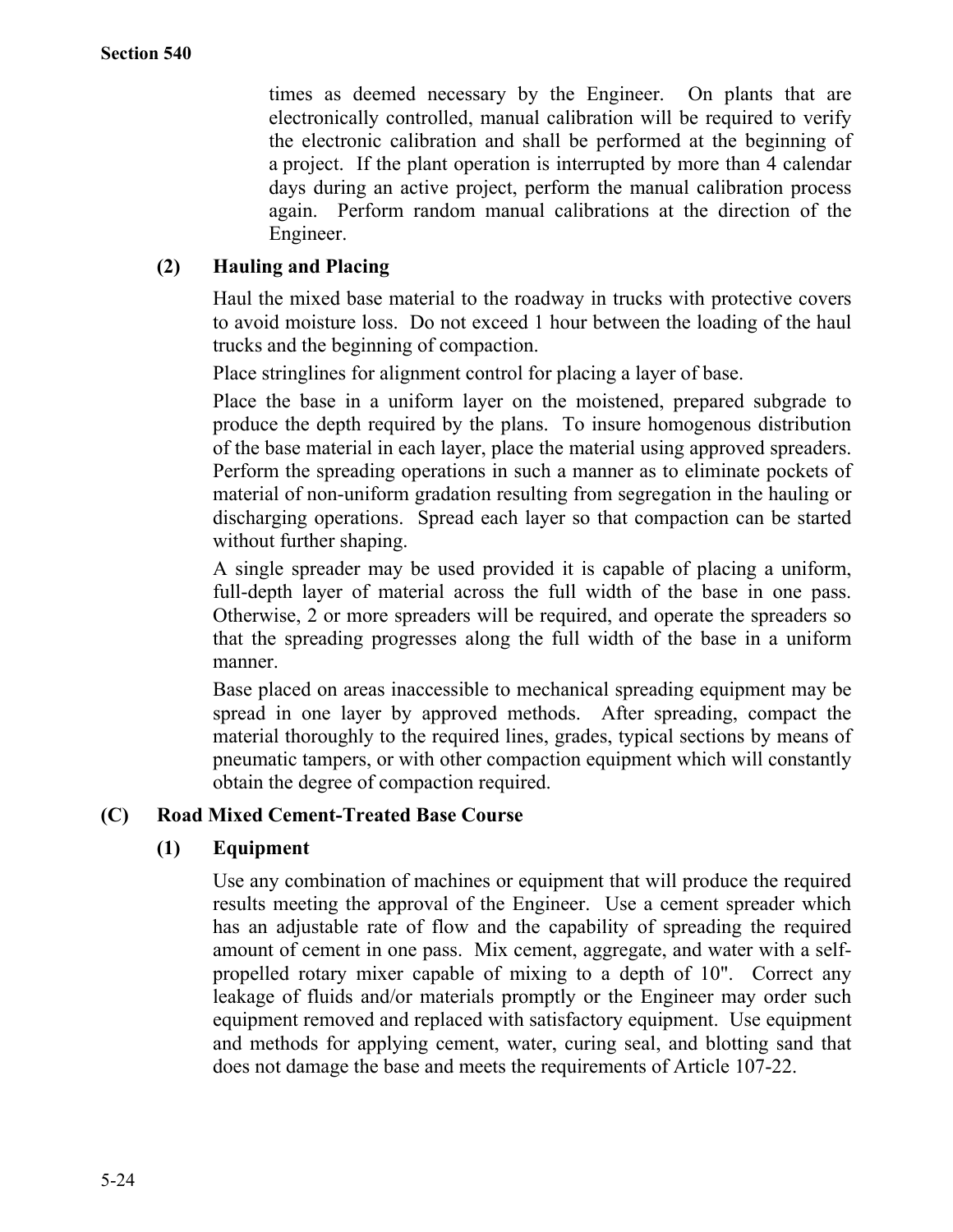## **(2) Spreading and Mixing**

Place the required quantity of aggregate on the prepared subgrade in a uniform layer. Spread aggregate on the subgrade in advance of the mixing operations only to the extent that processing can be completed within one week. Apply the required quantity of cement in a uniform spread on the aggregate in place and immediately blend the aggregate until the cement is uniformly distributed throughout the aggregate. Have the moisture content at or below the optimum moisture at the time of application of the cement. Do not apply cement on excessively windy days and apply only to such an area that all operations shall be completed on the same day during daylight hours.

The Engineer will establish the actual cement content during construction.

Immediately after the aggregate and cement have been thoroughly blended, apply water as needed and incorporate into the mixture. Control the application of the water so that there is no excessive concentration on or near the surface of the mixture. After the necessary water has been applied, continue mixing until a thorough and uniform mixture is obtained.

Maintain the moisture content at the time of final mixing and during compaction within a range of optimum to optimum plus 1.5% as determined. Make sure that the moisture content in the mix does not exceed the quantity that will cause the base course to become unstable during compaction or finishing operations.

## **540-6 COMPACTION**

Begin compaction immediately after the plant mixed base has been placed on the prepared subgrade or immediately after cement and water has been incorporated into the previously placed aggregate. Compact any one layer of base so that the thickness does not exceed 8" and is not be less than 4".

After spreading, maintain the moisture content of the material within a range of optimum to optimum plus 1.5% moisture during compaction.Accomplish compaction by the use of approved self-propelled rollers except do not use a sheep-foot roller for more than 2 passes. Compact the base by the use of approved self-propelled rollers to a density equal to at least 97% of the maximum density obtained by compacting a sample of the material in accordance with AASHTO T180 as modified by the Department. Copies of these modified testing procedures are available upon request from the Materials and Tests Unit. The Engineer may, at his option, utilize nuclear methods as described in the current Nuclear Gauge Operators Manual to determine the density of the base in lieu of the methods required above. Copies of this manual are available upon request from the Materials and Tests Unit.

Complete final compaction, including that necessary due to correction of high or low areas, within 3 hours after water has been added to the mixture. Do not leave any cementaggregate mixture undisturbed for more than 30 minutes if it has not been compacted and finished. When rain causes excessive moisture, reconstruct the entire section. When such reconstruction is necessary, perform the work of reconstruction and provide the cement required at no cost to the Department.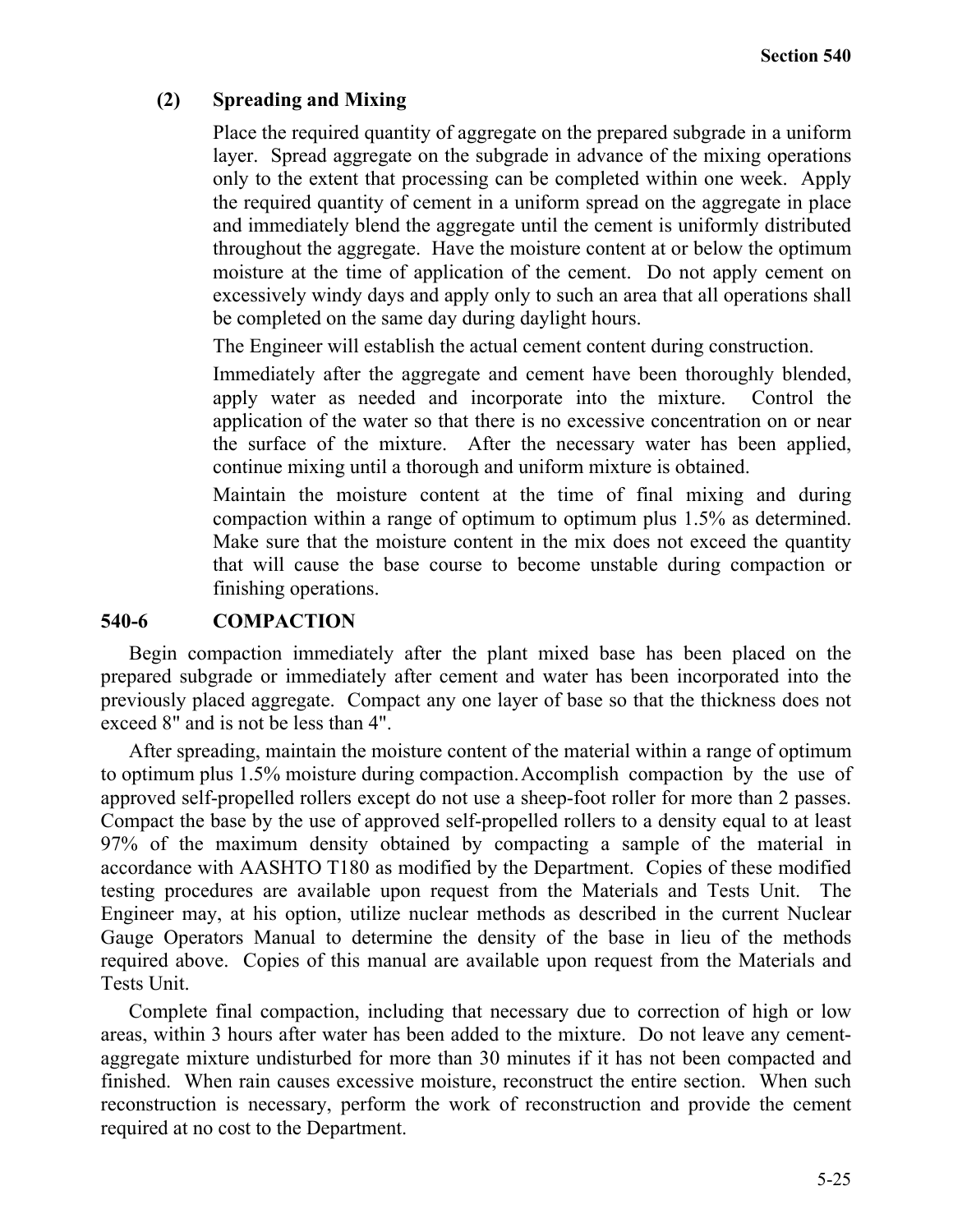# **540-7 CONSTRUCTION JOINTS**

At the end of each day's construction, form a straight transverse construction joint by cutting back into the completed work to form a vertical face. Build the base for large, wide areas in a series of parallel lines of convenient length and width meeting the approval of the Engineer. Form straight longitudinal joints at the edge of each day's construction by cutting back into the completed work to form a vertical face free of loose or shattered materials. Where traffic considerations require that a longitudinal joint be exposed for an excessive length of time, the Engineer may require that it be covered with a curing seal in accordance with Section 543.

## **540-8 TOLERANCES**

After final shaping and compacting of the base, the Engineer will check the surface of the base for conformance to the grade and typical section and determine the base thickness.

Construct the thickness of the base so that it is within a tolerance of plus or minus 1/2" of the base thickness required by the plans.

Construct the base so that the maximum differential between the established grade and the base within any 100-foot section is 1/2".

## **540-9 CURING**

After the cement treated base has been finished as specified herein, cure it in accordance with Section 543.

## **540-10 AGGREGATE FOR CEMENT-TREATED BASE**

Use aggregate for cement-treated base course from an approved source participating in the Department's Aggregate Quality Control/Quality Assurance Program (Aggregate QC/QA Program) which has been sampled, tested, and approved in accordance with the requirements of Article 1010-4.

## **540-11 TRAFFIC**

Completed sections of the base may be opened when necessary to lightweight local traffic, provided the base has hardened sufficiently to prevent marring or distorting of the surface, and provided the curing is not impaired. Do not operate construction equipment on the base except as necessary to discharge into the spreader during paving operations.

## **540-12 MAINTENANCE**

Maintain the base in an acceptable condition until final acceptance of the project. Include immediate repair of any defects or damage that may occur in any maintenance operation. Perform this maintenance at no cost to the Department and repeat as often as may be necessary to keep the base in an acceptable condition. Perform repairs to the base by replacing the base for its full depth rather than by adding a thin layer of cement-stabilized material to the existing layer of base.

# **540-13 MEASUREMENT AND PAYMENT**

*Aggregate for Cement Treated Base Course* will be measured and paid for at the contract unit price per ton that has been incorporated into the completed and accepted work. The quantity will be measured by weighing in trucks on certified platform scales or other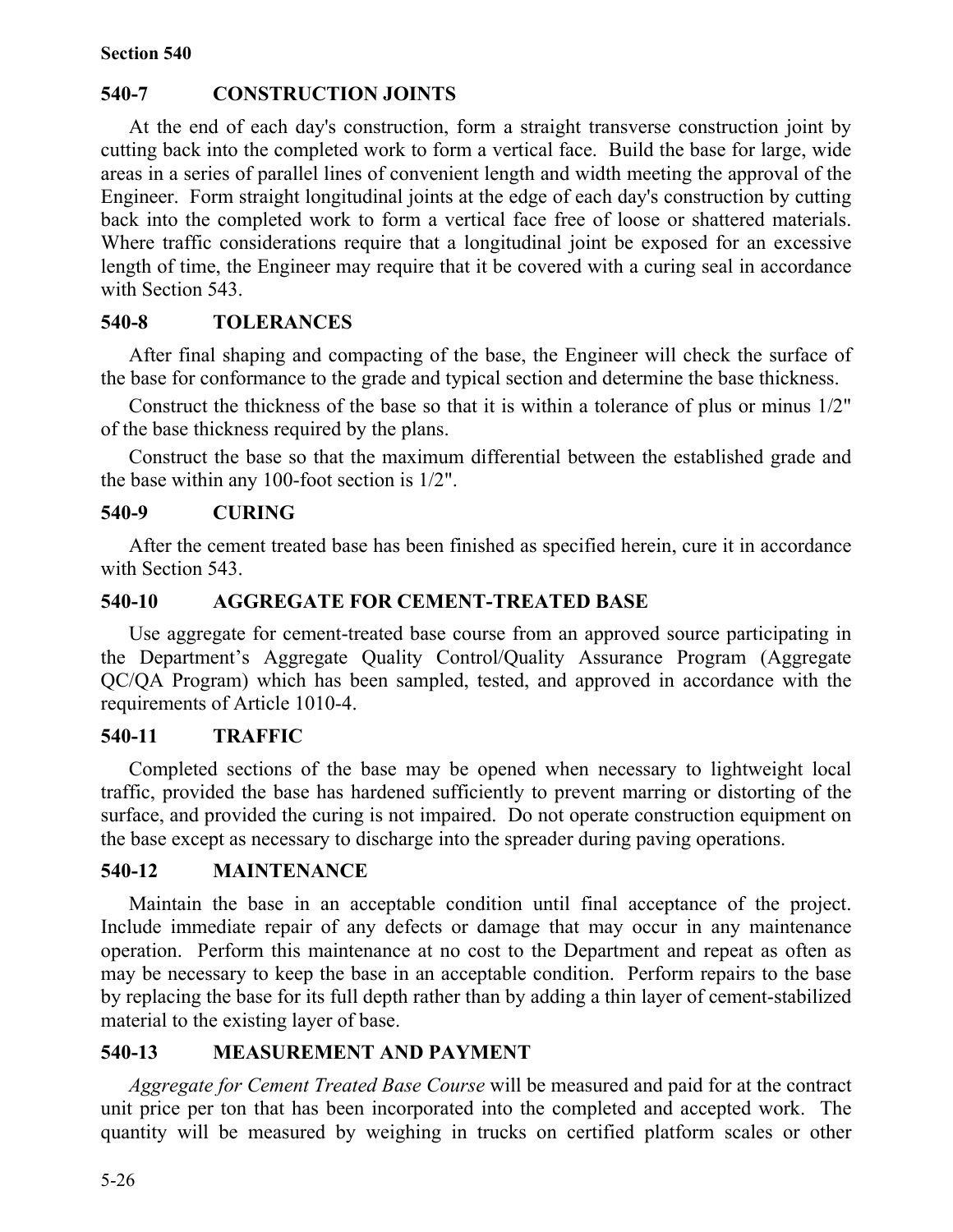certified weighing devices. No deduction will be made for any moisture contained in the aggregate at the time of weighing. Measurement will not be made of any base mixture added or replaced for corrective measures during construction or for repairing damaged areas.

*Portland Cement for Cement-Treated Base Course* will be measured and paid for at the contract unit price per ton that has been incorporated into the mix. When bulk cement is used, the quantity will be measured by weighing in trucks on certified platform scales or other certified weighing devices. When cement-treated base is produced at a commercial source for more than one project, the Engineer may elect to measure the cement based upon the cement content shown in the approved job mix formula. Measurement will not be made of any cement added or replaced for corrective measures during construction or for repairing damaged areas.

*Asphalt curing seal* will be paid for as provided in Article 543-5.

*Blotting sand* will be paid for as provided in Article 818-4.

The above prices and payments will be full compensation for all work covered by this section including but not limited to the furnishing of water and aggregate; the mixing, proportioning, hauling, and spreading of the materials; furnishing Portland cement at the point where it is incorporated into the mix; manipulating, compacting, and finishing the base; maintaining the base; making repairs or corrections to the base; and applying sand seal in accordance with Article 542-3.

Payment will be made under

| Pay Item                                       | Pay Unit |
|------------------------------------------------|----------|
| Aggregate for Cement Treated Base Course       | Ton      |
| Portland Cement for Cement-Treated Base Course | Ton      |

## **SECTION 542 SOIL-CEMENT BASE**

## **542-1 DESCRIPTION**

Perform the work covered by this section including, but not limited to constructing and curing a soil cement base by treating the subgrade, existing subbase, existing base or any combination of these materials. Proportion, spread and mix the materials on the roadway; manipulate, compact and finish in accordance with these Specifications and in conformance to the lines, grades, depths and typical sections shown on the plans or established by the Engineer.

## **542-2 MATERIALS**

Refer to Division 10 **Item Section** Portland Cement, Type I 1024-1 Water 1024-4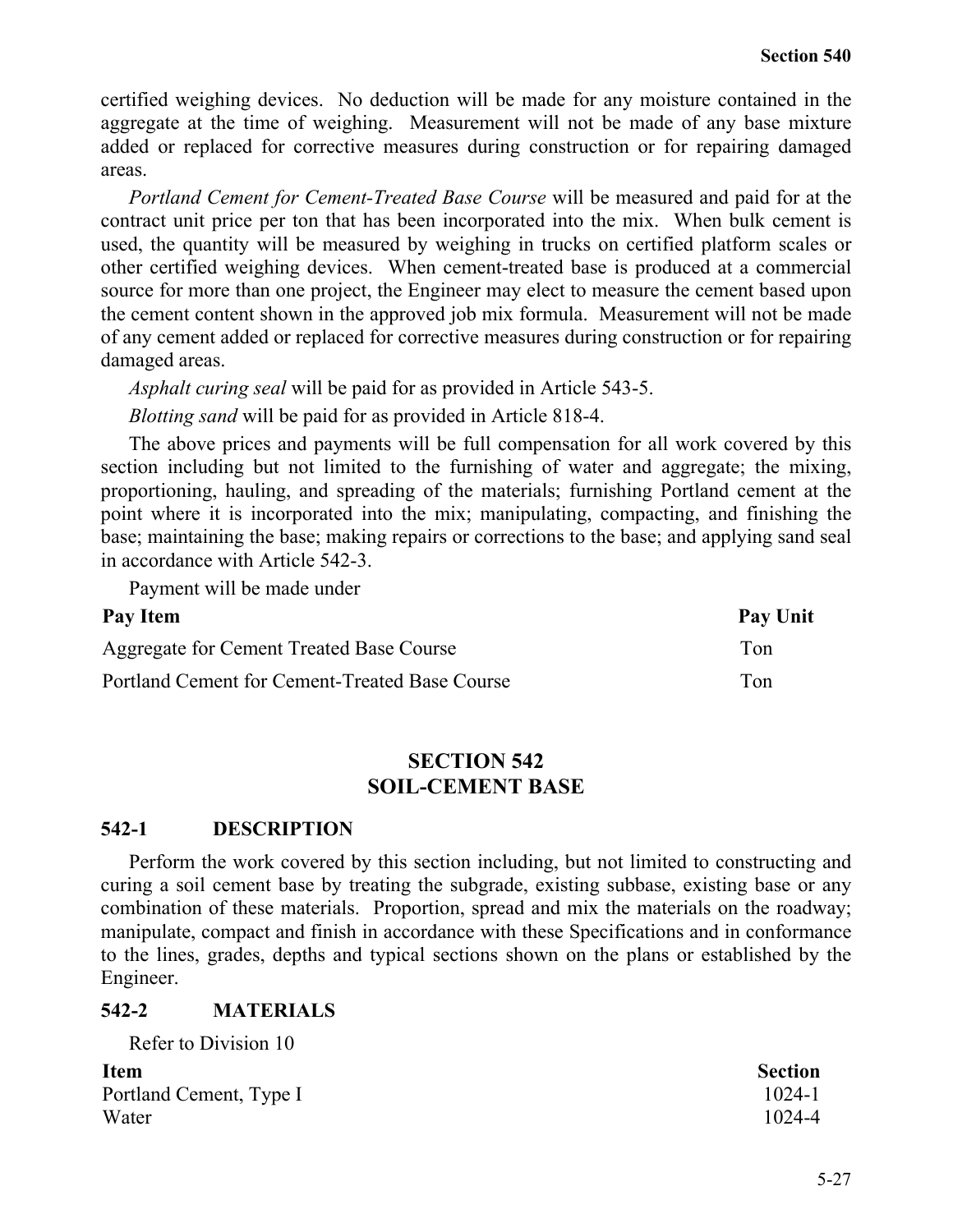Use soil material that consists of material existing in the area to be paved, approved borrow material, or a combination of these materials proportioned as directed by the Engineer that is free from vegetation, roots, or other objectionable matter; and does not contain aggregate or stone larger than 2".

# **542-3 LIMITATIONS**

Do not construct the soil-cement base from November 1 to March 15 or when the air temperature is below 40°F in the shade nor when conditions indicate that the temperature may fall below 40°F within 24 hours. Do not place or mix materials with frozen subgrade. Protect the base from freezing for a period of 7 days after completion. Perform the work only during daylight hours except as otherwise provided in the contract.

Do not construct soil-cement base that will not be covered with a layer of base or pavement by December 1st of the same year. Failure of the Contractor to cover the soilcement base as required above will result in the Engineer notifying the Contractor in writing to cover the soil-cement base with a sand seal. Apply the sand seal in accordance with the requirements of Section 660 except that Articles 660-3 and 660-11 will not apply. Perform this work at no cost to the Department. In the event the Contractor fails to apply the sand seal within 72 hours after a receipt of such notice, the Engineer may proceed to have the work performed with other forces and equipment. The cost of such work performed by other forces will be deducted from monies due or to become due the Contractor. The application of the sand seal by the Contractor or other forces will in no way relieve the Contractor of the responsibility to maintain or repair the damaged base, no matter what the cause of damage, at no cost to the Department.

# **542-4 EQUIPMENT**

## **(A) General**

Use any combination of machines or equipment that will produce the required results meeting the approval of the Engineer. Correct any leakage of fluids and/or materials promptly or the Engineer may order such equipment removed and replaced with satisfactory equipment. Use equipment and methods for applying cement, water, curing seal and blotting sand that will not damage the base and meets the requirements of Article 107-22.

## **(B) Cement Spreaders**

Use mechanical spreaders that have an adjustable rate of flow and the capability of spreading the required amount of cement in one pass.

## **(C) Water Distribution Equipment**

Add water to the soil with a pressure distributor or other suitable equipment capable of uniformly distributing the required amount.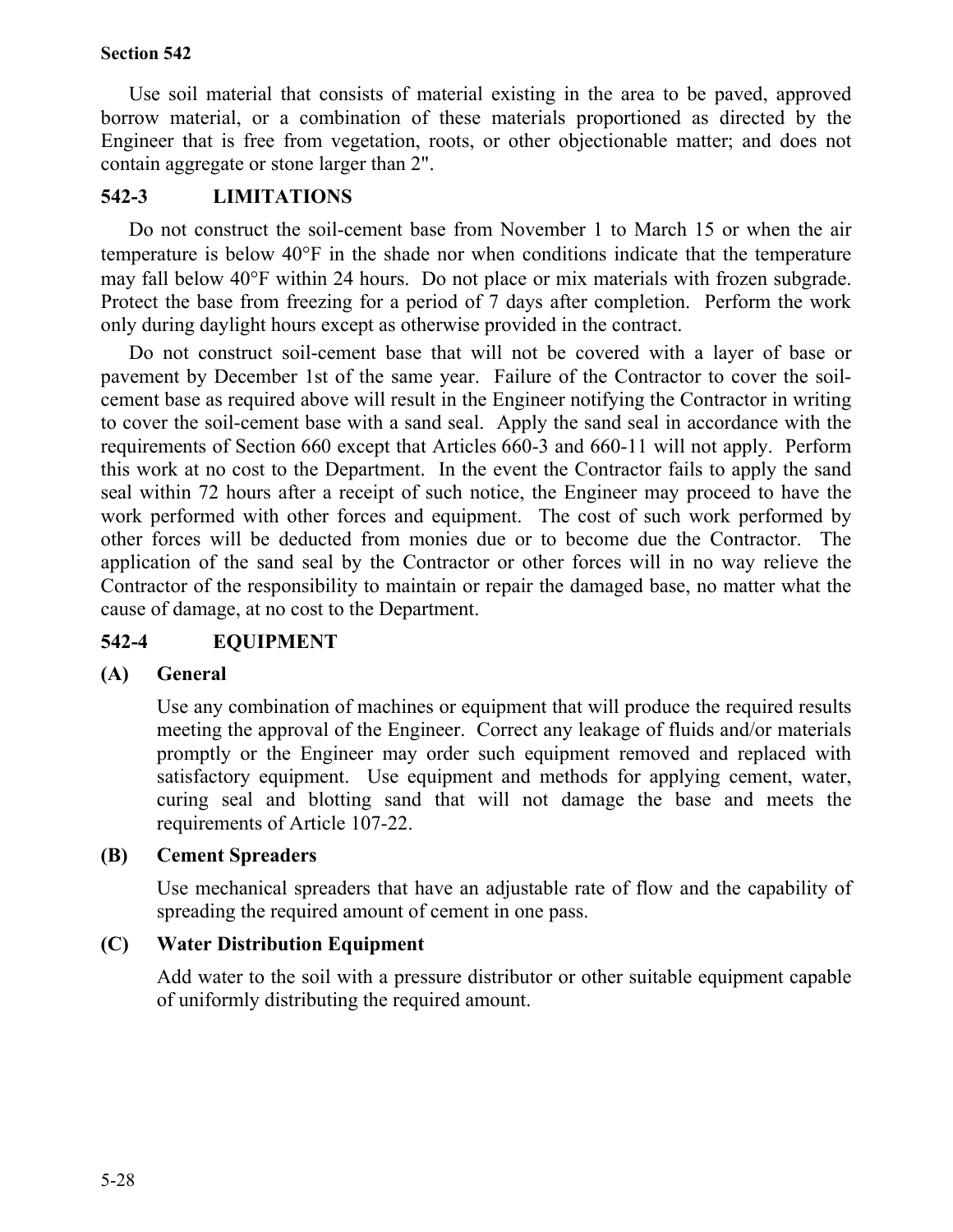# **(D) Mixers**

Perform all mixing with a self-propelled rotary mixer. Disc harrows, motor graders, and other equipment may be used only to supplement the mixing done by the rotary mixer.

Use mixing equipment that is capable of mixing to a compacted depth of at least 10".

## **(E) Compaction Equipment**

Use self-propelled compaction equipment. Accomplish finish rolling with a pneumatic-tire roller or if permitted by the Engineer, a smooth steel-wheel roller.

## **(F) Scarifying Equipment**

Use a grader-scarifier for the initial scarification of the soil. Use equipment capable of scarifying the soil to the full depth of the stabilized treatment. When required by the Engineer, use a weeder, spiketooth harrow, or nail drag, followed by a broom drag when scarifying during finishing operations.

## **542-5 PREPARATION OF ROADBED**

Prior to the addition of any cement to the soil, grade and shape the area to be stabilized in close conformity to the typical sections, lines, and grades shown on the plans. Perform drying or addition of moisture where necessary prior to the application of cement. Create the subgrade so that it is firm and able to support the construction equipment and the compaction operations specified. Correct and make stable soft or yielding subgrade before construction proceeds.

# **542-6 SCARIFYING**

Scarify the soil in the area to be stabilized to the required depth and width prior to application of cement. Pulverizing with a rotary mixer will follow scarifying except that it may be deleted in areas where, if determined, the soil types or conditions make pulverizing with a rotary mixer impractical.

## **542-7 APPLICATION OF CEMENT**

When the Contractor has brought the subgrade to the elevation required by the plans, the Engineer will sample the soil to be stabilized in order to determine the quantity of cement to be incorporated. Incorporate 24 calendar days into the schedule to allow the Engineer sufficient time to perform the required sampling, testing, and final design of the cement stabilization.

Incorporate cement into the mix at the rate directed by the Engineer. Uniformly spread the quantity of cement required for the full depth of treatment over the surface in one pass. Do not apply cement on excessively wet grade or on windy days.

Apply cement to the soil when the percentage of moisture in the soil material is the correct amount that assures a uniform mixture of soil material and cement during the mixing operation. Do not exceed the optimum moisture content established by the Engineer for the soil-cement mixture except by permission.

The optimum moisture content and density will be determined in the field by a moisturedensity test on representative samples of soil-cement mixture; however, preliminary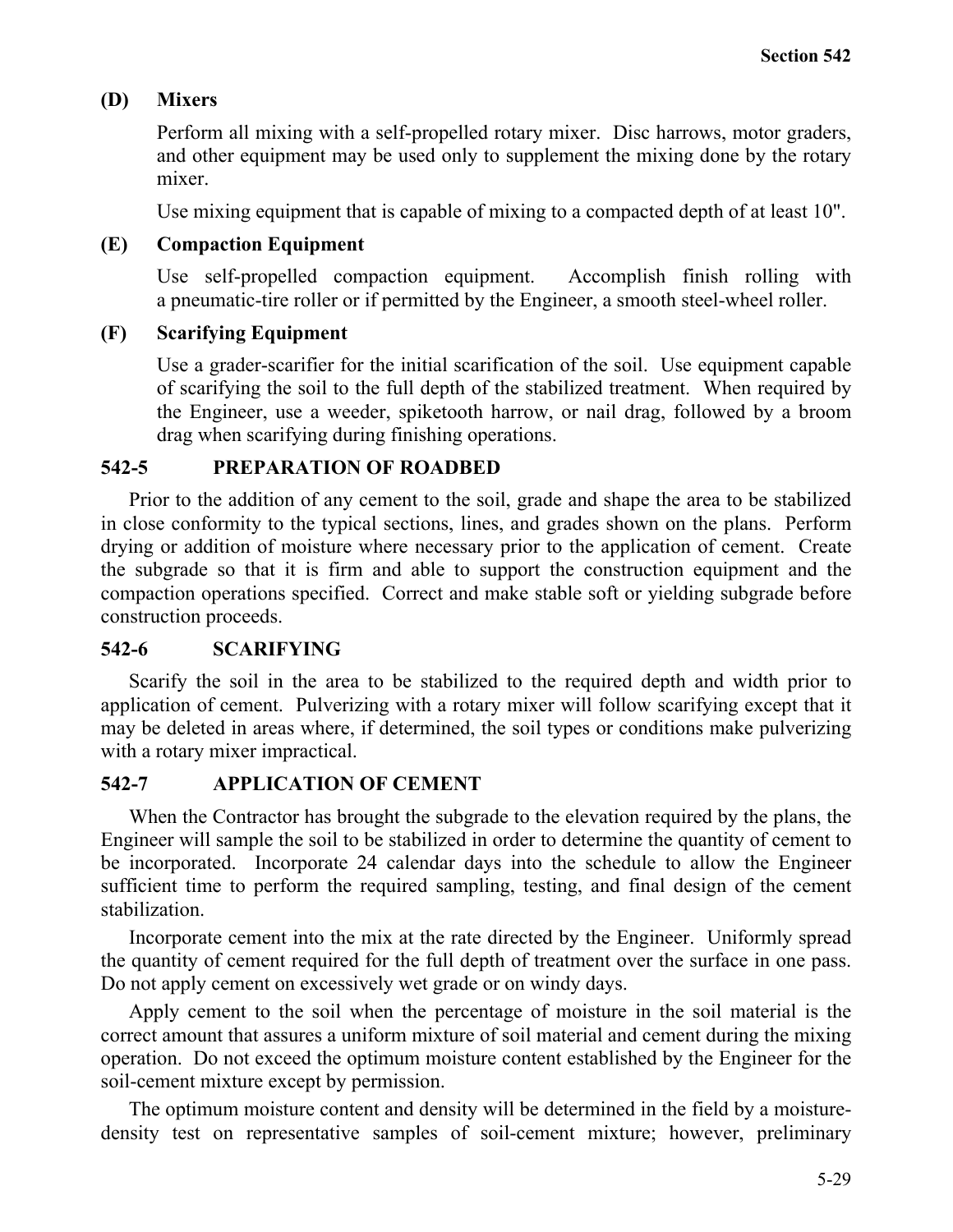moisture-density values may be determined by laboratory tests using soils from the project. Moisture content will be determined by the Engineer in accordance with standard test procedures used by the Department.

Apply cement only to such an area that all operations shall be completed in the same day during daylight hours. Complete finishing the soil-cement mix within 4 hours of adding water to the soil-cement mixture. No equipment, except that used in spreading and mixing, will be allowed to pass over the freshly spread cement until it is mixed with the soil. Replace all spread cement that has been displaced before mixing is started at no cost to the Department.

# **542-8 MIXING**

Immediately after the cement has been spread, mix it with the loosened soil material for the full depth of the treatment until a homogenous and uniform mixture is produced. Mixing will be considered sufficient when 100% of the mixture passes a 1/2" sieve and a minimum of 80% passes a No. 4 sieve, exclusive of any aggregate.

Immediately after mixing the soil and cement, add any additional water that is necessary to bring the moisture content between optimum and optimum plus 2% as determined by the Engineer. If moisture content exceeds the specified range, the soil-cement mixture may, if approved by the Engineer, be manipulated by remixing or blading to reduce the moisture content to within the specified range. Avoid excessive concentrations of water as well as wet spots or streaks on or near the surface. After all mixing water has been applied, continue mixing until a uniform mixture is obtained at the required moisture content. Perform the operations of cement spreading, water application, and mixing so that they result in a uniform soil, cement, and water mixture for the full depth and width of the area being treated. Remix any soil and cement mixture that has not been compacted and finished within 30 minutes.

# **542-9 COMPACTION**

Begin compaction of the mixture immediately after the mixing operation is completed. At the start of compaction, make sure that the percentage of moisture in the mixture is no more than 2 percentage points above or below the optimum moisture content, and is less than the quantity which will cause the soil-cement mixture to become unstable during compaction and finishing. Compact the mixture to at least 97% of that obtained by a moisture-density test using AASHTO T134 as modified by the Department. Copies of these modified testing procedures are available upon request from the Materials and Tests Unit.

Prior to compaction, prepare the mixture in a loose condition for its full depth. Compact the loose mixture uniformly to the specified density. During the compaction operations, initial shaping may be required to obtain uniform compaction and required grade and crosssection.

# **542-10 FINISHING**

When initial compaction is nearing completion, shape the surface of the soil-cement to the required lines, grades, and cross-section. Maintain the moisture content of the surface material at not less than optimum during finishing operations.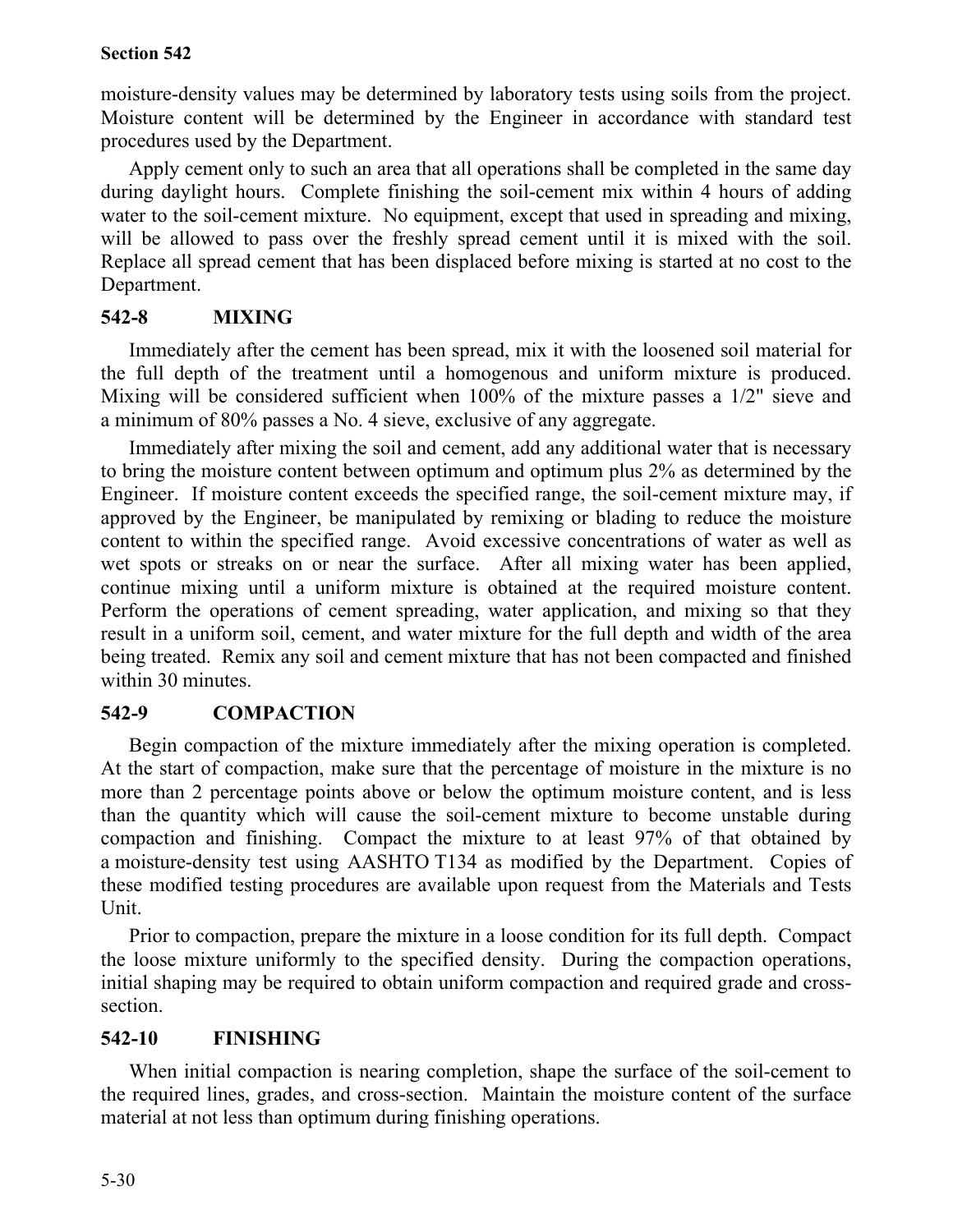If necessary, lightly scarify the surface to remove any tire imprints or smooth surfaces left by equipment. Continue compaction until a uniform and adequate density is obtained.

Perform the compaction and finishing in such a manner as to produce a dense surface free of compaction planes, cracks, ridges, or loose material.

When rain causes excessive moisture, reconstruct the entire section. Where such reconstruction is necessary, furnish all work and cement required at no cost to the Department.

## **542-11 THICKNESS**

The compacted thickness of the completed soil-cement base will be determined by measurements made in test holes located at random intervals not to exceed 500 feet. Construct the soil-cement base so that the measured thickness does not deviate from that shown on the plans by more than plus 1" or minus 1/2".

Where the base is deficient in thickness by more than  $1/2$ ", remove and replace the area of deficient base with base of the required thickness at no cost to the Department.

As an exception to the above, if the deficiency is not considered sufficient to seriously impair the required strength of the soil-cement base, the deficient area may, at the discretion of the Engineer, be left in place. However, only 50% payment will be made for the base and the theoretical amount of cement used.

## **542-12 CURING**

After the cement treated base has been finished as specified herein, cure it in accordance with Section 543.

## **542-13 CONSTRUCTION JOINTS**

At the end of each day's construction, form a straight transverse construction joint by cutting back into the completed work to form a true vertical face.

Build soil-cement for large wide areas in a series of parallel lanes of convenient length and width meeting the approval of the Engineer. Form straight longitudinal joints at the edge of each day's construction by cutting back into completed work to form a true vertical face free of loose or shattered material.

Construct joints to provide a vertical joint having adequately mixed properly compacted material immediately adjacent to the joint. A longitudinal joint adjacent to partially hardened soil-cement built the preceding day may be formed by cutting back into the previously constructed area during mixing operations. Set guide stakes for cement spreading and mixing if deemed necessary.

## **542-14 TRAFFIC**

Completed sections of the base may be opened when necessary to light-weight local traffic, provided the base has hardened sufficiently to prevent marring or distorting of the surface, and provided the curing is not impaired. Do not use construction equipment on the base for hauling except as necessary to discharge into the spreader during paving operations.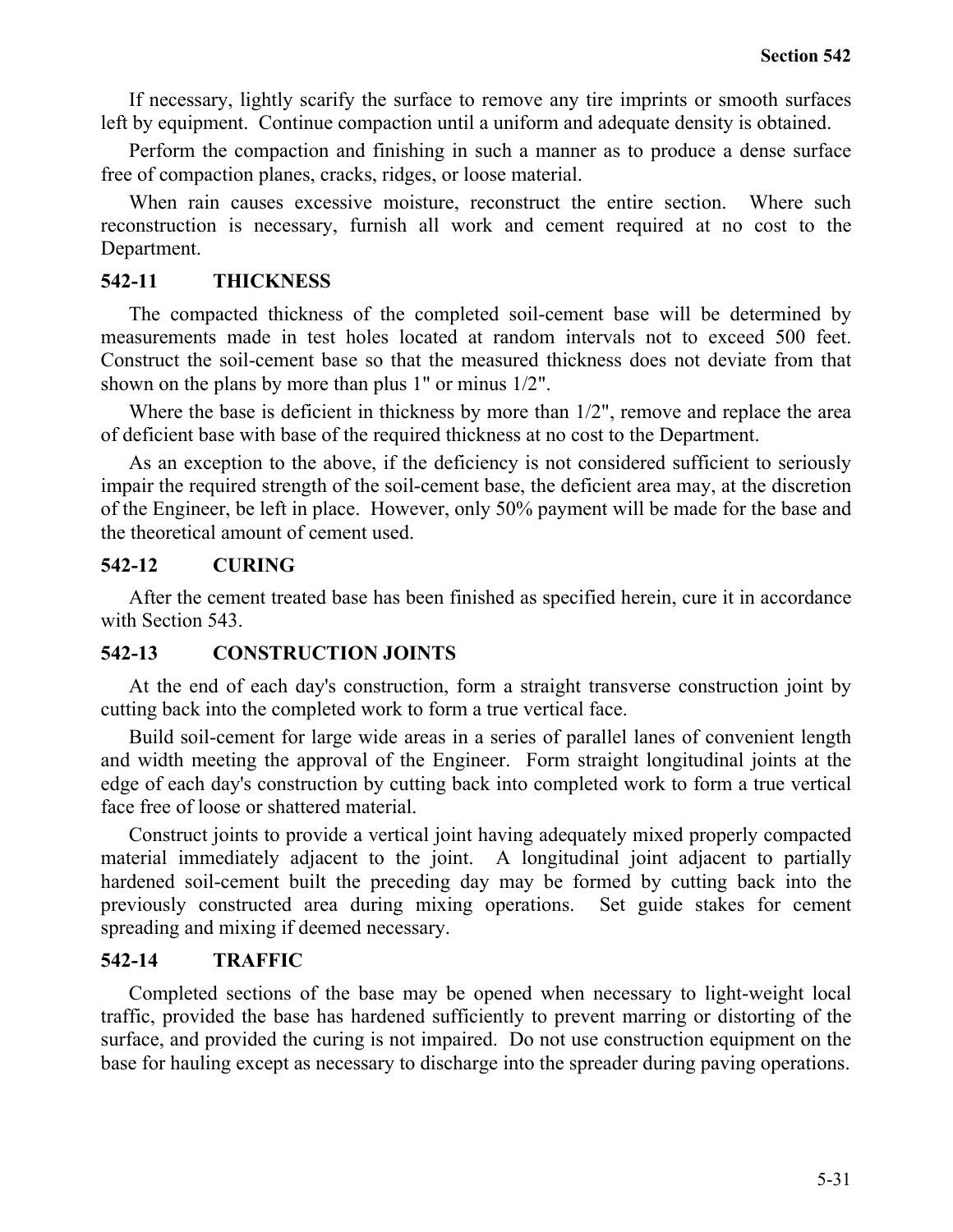## **542-15 MAINTENANCE**

Maintain the soil-cement base in an acceptable condition until final acceptance of the project. Include in maintenance operations immediate repair of any defects or damage that may occur. Perform this work at no cost to the Department and repeat as often as may be necessary to keep the base in an acceptable condition. Perform repairs to the base by replacing the base for its full depth rather than by adding a thin layer of soil-cement mixture to the existing layer of base.

## **542-16 MEASUREMENT AND PAYMENT**

*Soil-Cement Base* will be measured and paid for at the contract unit price per square yard that has been completed and accepted. In measuring this quantity, the width of the base will be measured across the top surface of the base. The length will be the actual length constructed, measured along the centerline of the surface of the base.

*Portland Cement for Soil-Cement Base* will be paid for at the contract unit price per ton that has been incorporated into the mix. When bulk cement is used, the quantity will be measured by weighing in trucks on certified platform scales or other certified weighing devices. Measurement will not be made of any cement added or replaced for corrective measures during construction or for repairing damaged areas.

*Asphalt curing seal* will be paid for as provided in Article 543-5.

*Blotting sand* will be paid for as provided in Article 818-4.

Payment will be made under

| Pay Item                             | Pay Unit    |
|--------------------------------------|-------------|
| Soil-Cement Base                     | Square Yard |
| Portland Cement for Soil-Cement Base | Ton         |

## **SECTION 543 ASPHALT CURING SEAL**

#### **543-1 DESCRIPTION**

Perform the work covered by this section including but not limited to keeping the stabilized layer moist; furnishing and applying the asphalt curing seal; correcting, maintaining, and repairing the asphalt curing seal; and blotting sand where directed, to either a chemically stabilized soil layer or to a cement stabilized base course. Perform this work in conformity with the contract.

#### **543-2 MATERIALS**

Refer to Division 10

| <b>Item</b>           | <b>Section</b> |
|-----------------------|----------------|
| Asphalt, Grade RS-1   | 1020-6         |
| Asphalt, Grade RS-1H  | 1020-6         |
| Asphalt, Grade CRS-1  | $1020 - 7$     |
| Asphalt, Grade CRS-1H | $1020 - 7$     |
| Asphalt, Grade CRS-2  | $1020 - 7$     |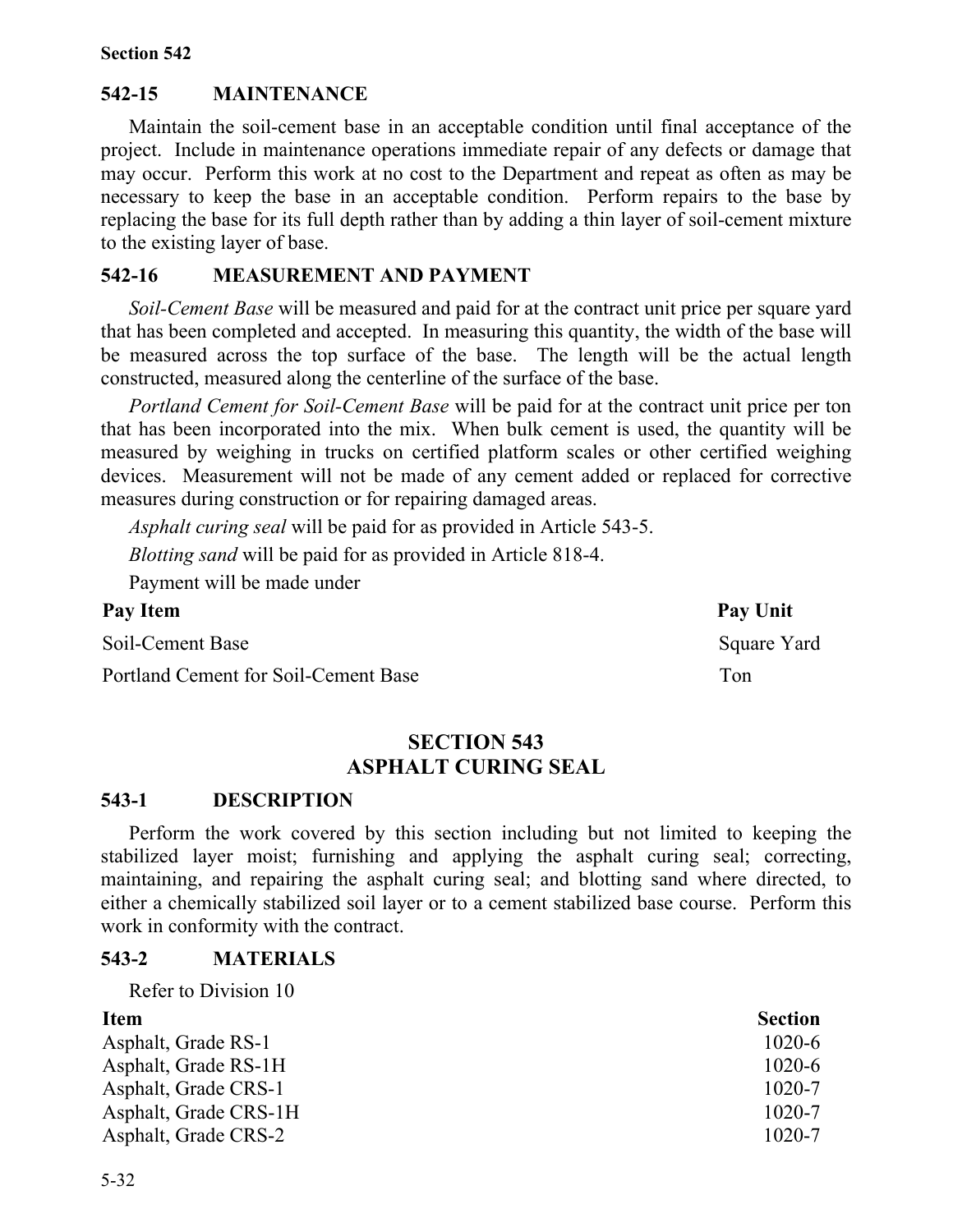## **543-3 EQUIPMENT**

Use equipment to apply the asphalt material that meets the requirements of Article 600-5.

Use equipment to apply water, curing seal, and blotting sand that is of such type and weight that it will not damage the completed stabilized layer.

## **543-4 CONSTRUCTION REQUIREMENTS**

Continuously moisten the finished stabilized layer or base course until the asphalt curing seal is placed. Place the curing seal as soon as possible, but no later than 24 hours after completing finishing operations except where delayed by wet weather. If wet weather delays application of the curing seal, apply the curing seal as soon as the surface becomes sufficiently dry.

At the time the asphalt curing seal is applied, prepare the surface of the stabilized layer or base so that it is free of all loose or extraneous material, and contains sufficient moisture to prevent excessive penetration of the asphalt material. If deemed necessary, sweep the base surface clean of loose material prior to applying the curing seal. Apply the curing seal in accordance with Section 600.

Apply the asphalt material to the surface of the completed stabilized layer or base at the rate of 0.10 to 0.20 gallons per square yard with approved equipment. Apply the asphalt material at the exact rate and temperature of application as established by the Engineer.

Cure the asphalt material for a period of 7 days. Curing time will be counted in not less than  $1/2$  day units and only when the air temperature in the shade is at least  $50^{\circ}$ F. Complete the curing prior to placement of subsequent layers of pavement.

Maintain the curing material during the curing period so that all of the stabilized layer or base will be covered effectively during the period. Provide sufficient protection from freezing to the stabilized layer or base during the entire curing period and until it has hardened. Replace excessive loss of curing seal caused by heavy rains within 8 hours of placement at no cost to the Department.

Should the Engineer determine that it is necessary to allow local traffic to use parts of the stabilized layer or base before the asphalt material has cured sufficiently, protect those areas by applying blotting sand in accordance with Section 818.

### **543-5 MEASUREMENT AND PAYMENT**

*Asphalt Curing Seal* will be measured and paid for at the contract unit price per gallon that has been placed on the stabilized layer or base. Seal material placed on the stabilized layer or base in excess of the authorized rate plus 0.02 gallon per square yard will not be measured for payment. Measurement will not be made of any curing seal used to replace curing seal lost by heavy rains which occur after placing the curing seal.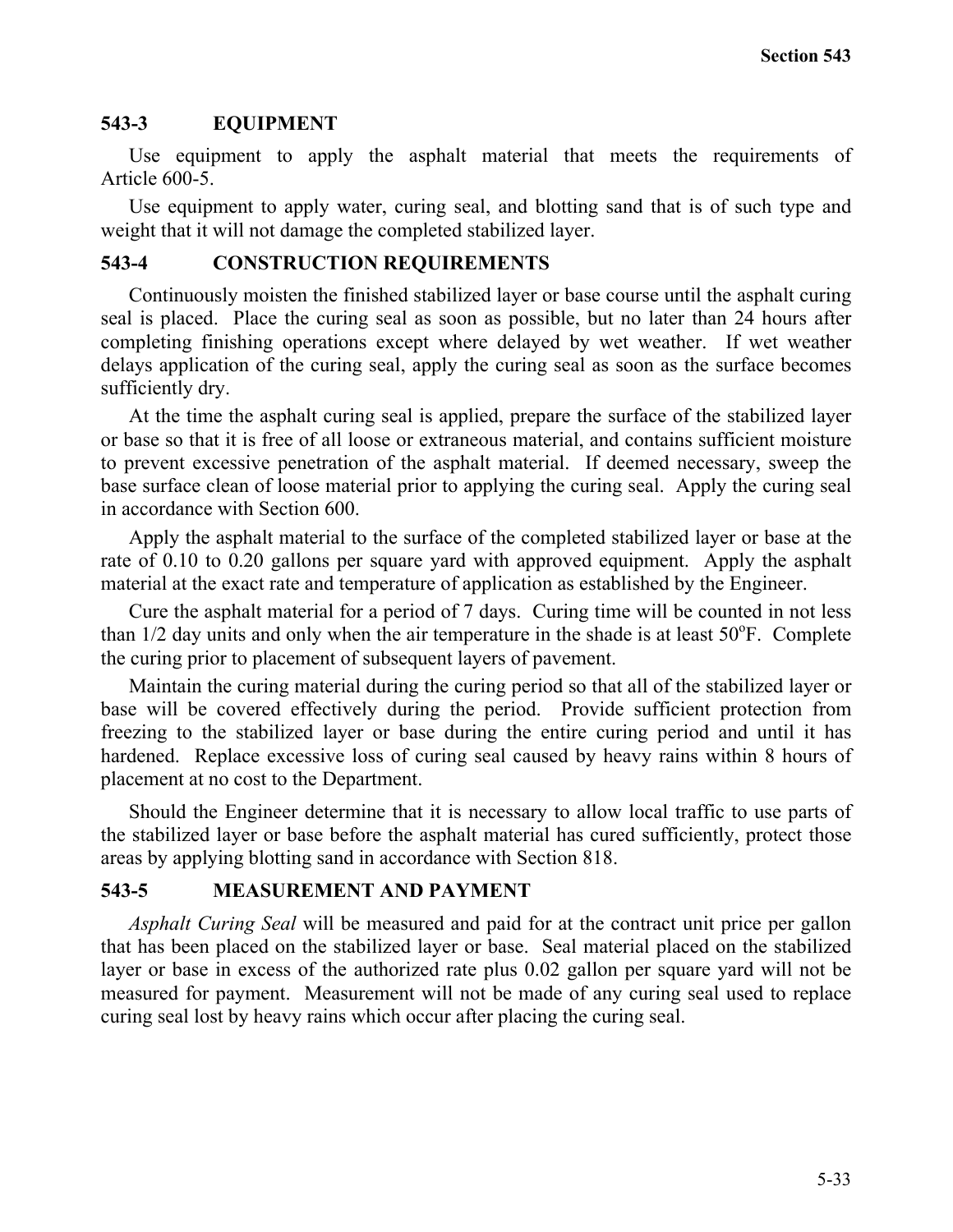*Blotting sand* will be paid for as provided for in Article 818-4.

Payment will be made under

Asphalt Curing Seal Gallon

# **SECTION 545 INCIDENTAL STONE BASE**

# **545-1 DESCRIPTION**

Perform the work covered by this section including but not limited to furnishing, hauling, placing and shaping a graded stone material for use in driveways, temporary maintenance of traffic, adjacent to mailboxes, beneath traffic island, median covers and at any other locations, other than use as a part of any base course on which pavement is to be placed; shaping; tamping when required; maintaining the base; and disposing of any surplus stockpiled material.

# **545-2 MATERIALS**

Use stone or gravel for the graded stone material which is well graded from the 1 1/2" through the No. 200 sieve sizes that conforms to the requirements of Article 1006.

# **545-3 GRADATION SAMPLING, TESTING, AND ACCEPTANCE**

Acceptance of the graded stone material will be made by visual inspection and approval by the Engineer as being satisfactory for the purpose intended prior to its use. No sampling or testing of the graded stone material will be performed.

## **545-4 PLACING AND SHAPING STONE**

Spread the stone material uniformly over the area required and then shape and dress to the satisfaction of the Engineer.

Uniformly spread, grade to the required depth, and firmly tamp the stone material beneath traffic island and median covers. If the Contractor desires, the surface of the stone material may be covered with a sufficient amount of fine material to facilitate grading and shaping.

# **545-5 MAINTENANCE**

Maintain the stone material until final acceptance of the project by reshaping and by the addition of incidental stone base material when directed by the Engineer.

Maintain all stone material beneath traffic islands and median covers in satisfactory condition until the covers are placed.

# **545-6 MEASUREMENT AND PAYMENT**

*Incidental Stone Base* will be measured and paid for at the contract unit price per ton that has been stockpiled or incorporated into the completed and accepted work. This quantity will be measured as provided for in Article 520-11. Incidental stone base which has been stockpiled will not be measured more than one time.

Pay Item **Pay Unit**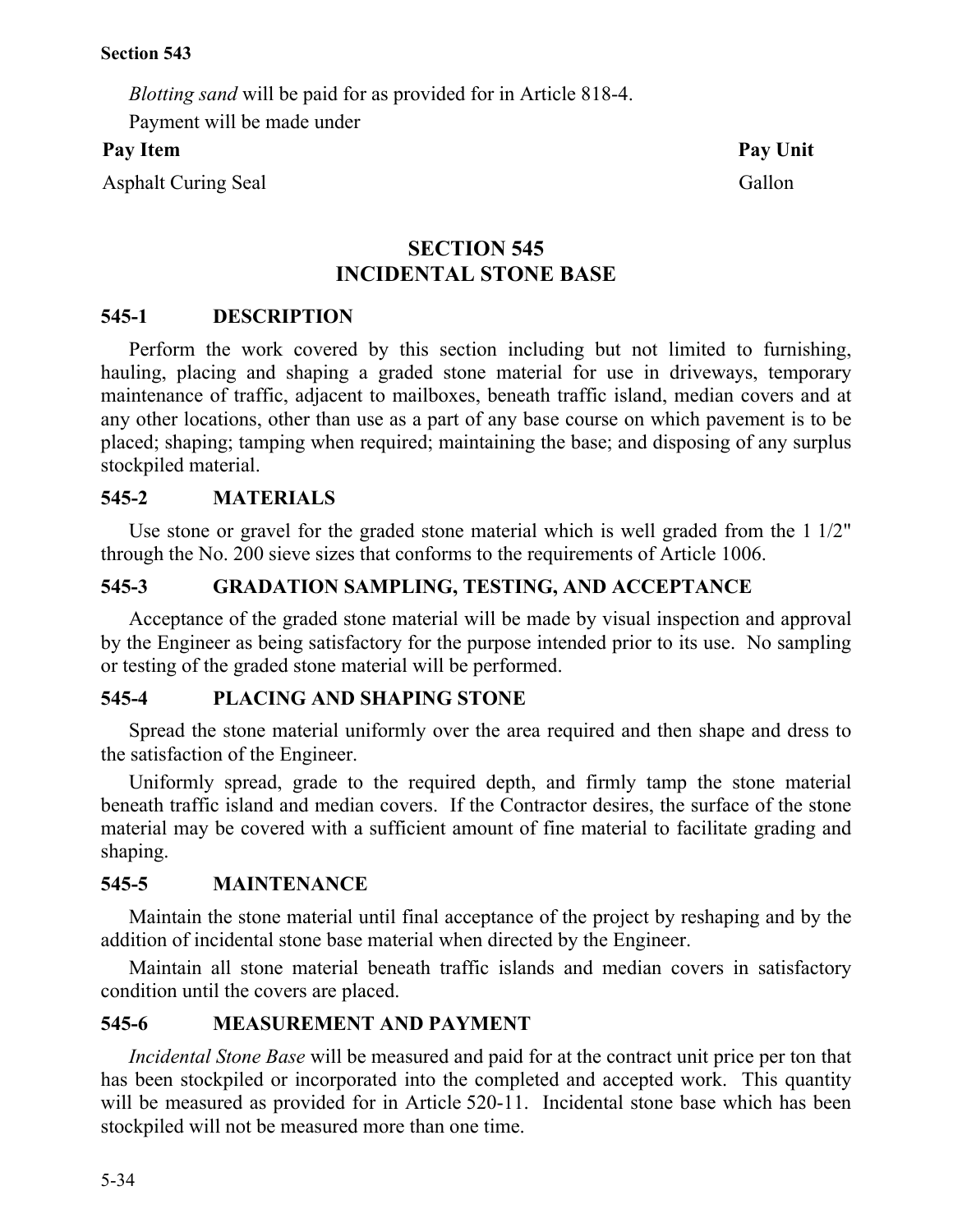Payment will be made under

## Pay Item Pay Unit

Incidental Stone Base Tomata and the United Stone Base Tomata and the United Stone Tomata and Tomata and Tomata and Tomata and Tomata and Tomata and Tomata and Tomata and Tomata and Tomata and Tomata and Tomata and Tomata

# **SECTION 560 SHOULDER CONSTRUCTION**

## **560-1 DESCRIPTION**

Perform the work covered by this section including but not limited to furnishing the source of the borrow; building; maintaining, and obliterating haul roads; clearing and grubbing the borrow source; removal, hauling, and disposition of overburden and other unsuitable material; excavation; hauling; formation of roadway shoulders include the reshaping and finishing of slopes adjacent to the shoulders and roadway ditches; restoration of the source and haul roads to an acceptable condition; disposal of surplus stockpiled material; and seeding and mulching.

## **560-2 MATERIALS**

Use soil consisting of loose, friable, sandy material free of subsoil admixtures, refuse, stumps, rocks, roots, root mats, or other unsatisfactory material.

Use soil with a P.I. greater than 6 and less than 25 and with a pH ranging from 5.5 to 6.8. Remove stones and other foreign material 2" or larger in diameter. All soil is subject to testing and acceptance or rejection by the Engineer.

Use Engineer approved material in the construction of earth shoulders, which has been obtained from unclassified excavation, fine grading operations, or from borrow sources as provided in Section 230.

## **560-3 CONSTRUCTION METHODS**

Construct the top 6 in. of shoulders with soils capable of supporting vegetation.

Construct the shoulders in proper sequence with the type of base and pavement being constructed. Perform the work in such a manner as to provide proper drainage at all times. Shape and roll the shoulder material during placement in such a manner as will provide for satisfactory bonding of layers and compacted to a degree satisfactory to the Engineer.

Prior to placing any earth material on existing graded shoulders, remove all existing vegetation and scarify the existing shoulders to ensure a proper bond.

Perform the final shaping of the shoulders, adjacent slopes, and ditches in accordance with the typical section shown on the plans.

Provide adequate equipment to perform the work. Exercise care not to damage base, surface, pavement, or drainage features during the construction of the shoulders. Should damage occur because of the Contractor's operations, repair the damaged portions or remove and replace them as directed at no cost to the Department.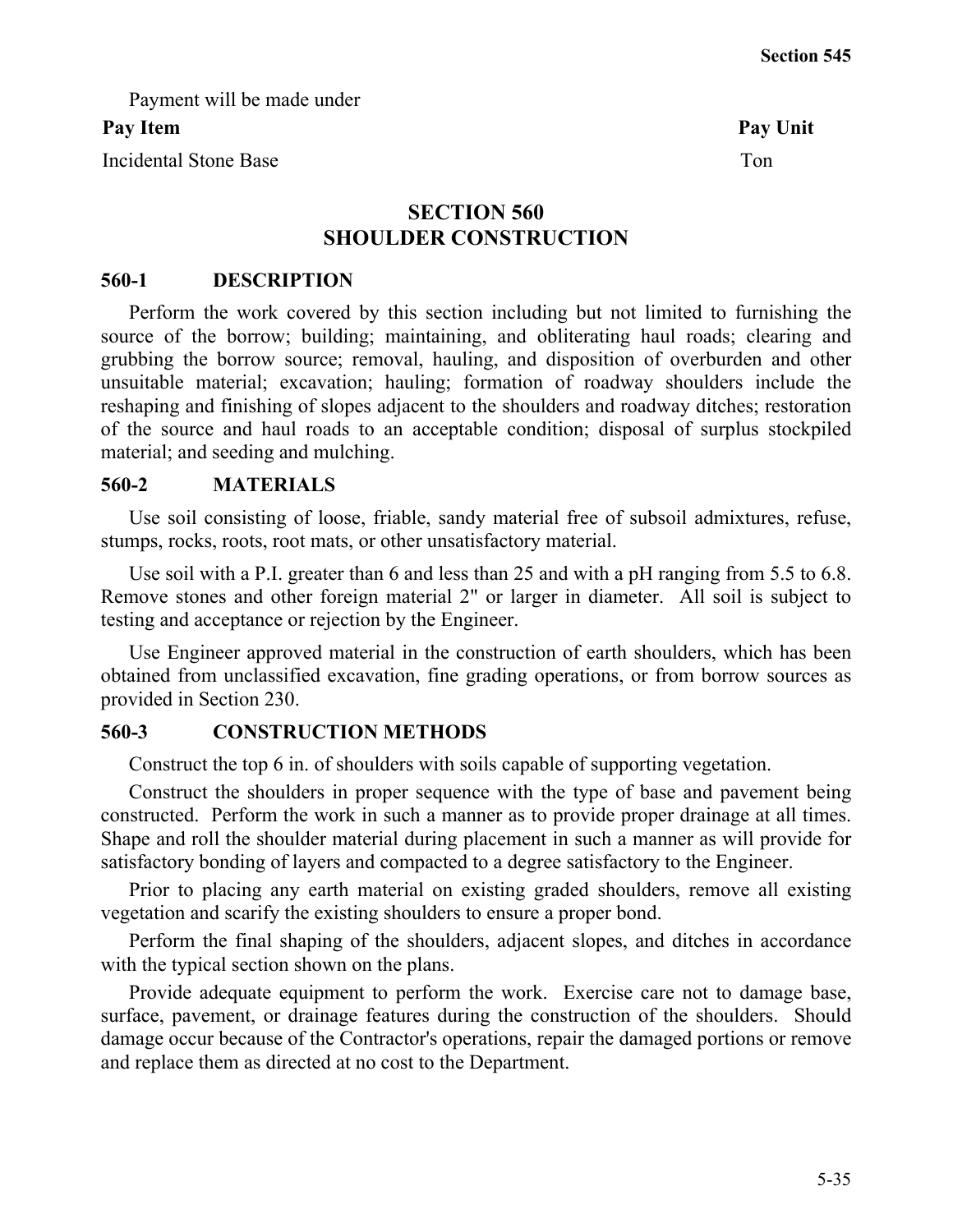# **560-4 MEASUREMENT AND PAYMENT**

# **(A) General**

*Shoulder borrow* will be measured in its original position or in the haul truck, as directed by the Engineer.

No measurement will be made of material transported directly from unclassified excavation or fine grading and deposited directly in the place on the shoulder.

The quantity of shoulder borrow will be paid for at the contract unit price per cubic yard for "Shoulder Borrow", except as otherwise provided below.

# **(B) Measured in Original Position**

The quantity of shoulder borrow to be paid for will be the actual number of cubic yards of approved material, measured in its original position in the borrow source or stockpile by cross sectioning and computed by the average end area method, which has been incorporated into the completed and accepted work. No measurement will be made of any overburden or unsuitable material removed from the borrow source, nor of any material excavated prior to cross sections being taken.

# **(C) Truck Measurement**

The quantity of shoulder borrow to be paid for will be the actual number of cubic yards of approved material, measured in trucks, which has been incorporated into the completed and accepted work. Each truck will be measured by the Engineer and shall bear a legible identification mark indicating its capacity. Load each truck to at least its measured capacity at the time it arrives at the point of delivery. The recorded capacity will be adjusted by making a 25 percent deduction to allow for shrinkage, and the adjusted capacity will be the quantity to be paid for.

When shoulder material is obtained as a result of fine grading operations, trenching out existing subgrade, and/or shaping slopes and ditches, no direct payment will be made for the work of shoulder construction as such work will be considered incidental to the work of constructing the base or pavement.

No payment will be made for the removal and disposal of any surplus material remaining in the stockpile after the shoulders have been completed.

Where the borrow source has been furnished by the Department, payment for clearing and grubbing the source will be made as provided in Article 200-7 and payment for draining the source will be made as provided in Article 240-4. Where the source has been furnished by the Contractor, no separate payment will be made for clearing and grubbing or draining the source as such work will be considered as incidental to the work covered by this section.